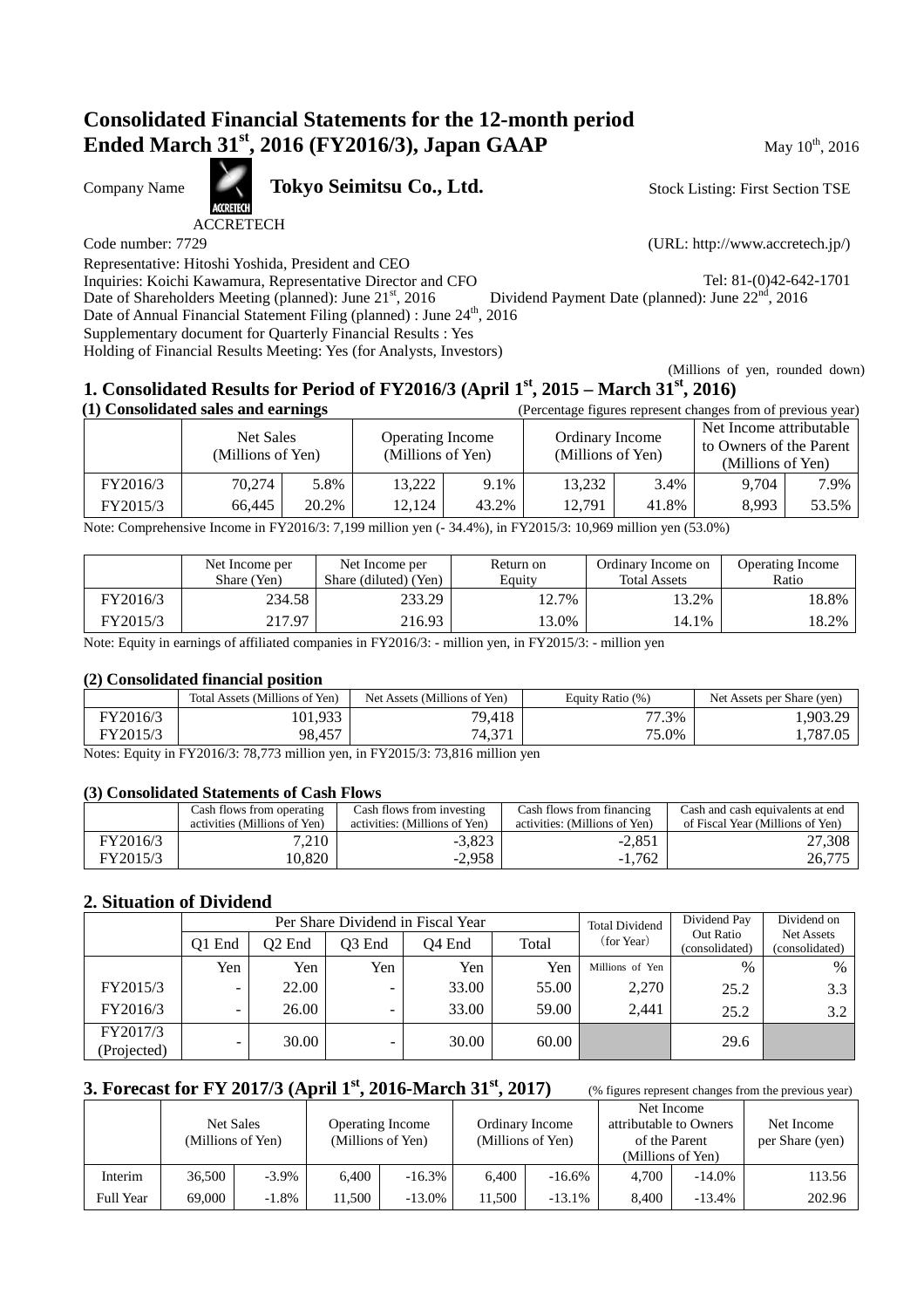#### **\* Notes**

#### (1) Significant changes in subsidiaries during the term under review: No

- (2) Changes in accounting principles, estimates and restatements
	- 1) Changes due to revision of accounting standards, etc.: Yes
	- 2) Changes other than 1): No
	- 3) Changes in accounting estimates: No
	- 4) Restatement: No
- (3) Number of shares outstanding (common shares)

| 1) Number of shares outstanding at the end |
|--------------------------------------------|
| of period (including treasury shares):     |

2) Number of treasury shares at the end of

period

3) Average Number of shares outstanding during the period:

| FY2016/3 | 41,423,381 shares | FY2015/3 | 41,340,681 shares |
|----------|-------------------|----------|-------------------|
| FY2016/3 | 35,393 shares     | FY2015/3 | 34,609 shares     |
| FY2016/3 | 41,368,276 shares | FY2015/3 | 41,258,845 shares |

#### **Reference: Summary of non-consolidated results**

#### **Non-Consolidated Results for the Period of FY2016/3 (April 1st, 2015 - March 31st, 2016)**

| (1) Non-consolidated sales and earnings |                   |       |                         |         | (percentage figures represent changes from previous year) |                   |                   |       |
|-----------------------------------------|-------------------|-------|-------------------------|---------|-----------------------------------------------------------|-------------------|-------------------|-------|
|                                         | Net Sales         |       | <b>Operating Income</b> |         | Ordinary Income                                           |                   | Net Income        |       |
|                                         | (Millions of Yen) |       | (Millions of Yen)       |         |                                                           | (Millions of Yen) | (Millions of Yen) |       |
| FY2016/3                                | 59.159            | 8.4%  | 9.564                   | $6.7\%$ | 10.051                                                    | $0.0\%$           | 7.851             | 4.7%  |
| FY2015/3                                | 54,577            | 20.8% | 8.965                   | 47.5%   | 10.048                                                    | 42.6%             | 7.497             | 50.0% |

|          | Net Income per Share<br>Yen) | Net Income per Share<br>(diluted) (Yen) |
|----------|------------------------------|-----------------------------------------|
| FY2016/3 | 189.80                       | 188.76                                  |
| FY2015/3 | 181.72                       | 180.86                                  |

#### (2) Non-consolidated financial position

|          | <b>Total Assets</b><br>(Millions of Yen) | Net Assets<br>(Millions of Yen) | <b>Equity Ratio</b><br>(96) | Net Assets per Share<br>(ven) |
|----------|------------------------------------------|---------------------------------|-----------------------------|-------------------------------|
| FY2016/3 | 81.641                                   | 61.806                          | 75.2%                       | .482.79                       |
| FY2015/3 | 78.157                                   | 57,000                          | 72.4%                       | .370.62                       |

Notes: Equity in FY2016/3: 61,369 million yen; FY2015/3: 56,615 million yen

#### **\* Cautionary statement with respect to the status of quarterly financial review procedures**

This document is not subject to the review procedures of financial results in accordance with the provisions of the Financial Instruments and Exchange Act. However, at the date and time of issue, the financial review procedure in accordance with the provisions of the Financial Instruments and Exchange Act is not yet completed.

#### **\* Cautionary Statements with respect to forward-looking statements**

All forecasts and other forward-looking statements in this document are based on information currently available to the Company and assumptions that the Company considers reasonable. Various uncertainties could cause actual results to significantly differ from these forecasts. Please refer to Section 1. "Analysis of Business Performance and Financial Position" of supplementary statement.

#### **\* Cautionary Statements with respect to the translation of the document**

This document has been translated from the Japanese original for reference purposes only. In the event of any discrepancy between this translated document and the Japanese original, the original shall prevail. The Company assumes no responsibility for this translation or for direct, indirect or any other forms of damages arising from the translation.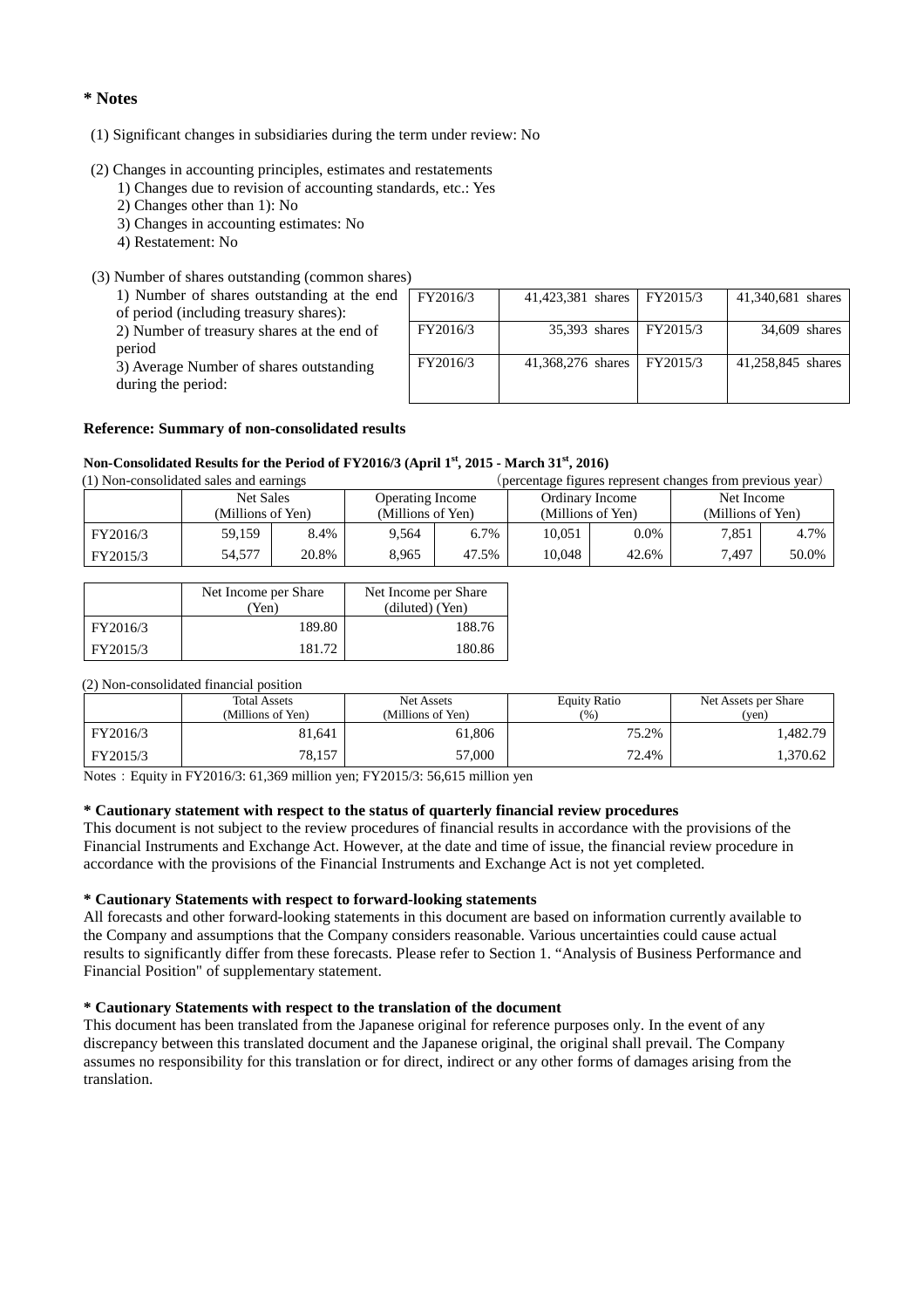# **Contents of supplementary statement**

| 1.               |                                                                                     |  |
|------------------|-------------------------------------------------------------------------------------|--|
|                  |                                                                                     |  |
|                  |                                                                                     |  |
|                  | (3) Policy for Profit Distribution and Dividends for Fiscal Year 2016/3 and 2017/35 |  |
|                  |                                                                                     |  |
|                  |                                                                                     |  |
| 2.               |                                                                                     |  |
| 3.               |                                                                                     |  |
|                  |                                                                                     |  |
|                  |                                                                                     |  |
|                  |                                                                                     |  |
| $\overline{4}$ . |                                                                                     |  |
|                  |                                                                                     |  |
| 5.               |                                                                                     |  |
|                  |                                                                                     |  |
|                  |                                                                                     |  |
|                  |                                                                                     |  |
|                  |                                                                                     |  |
|                  |                                                                                     |  |
|                  |                                                                                     |  |
|                  | (Changes in accounting principles, estimates and restatements)18                    |  |
|                  |                                                                                     |  |
|                  |                                                                                     |  |
|                  |                                                                                     |  |
| 6.               |                                                                                     |  |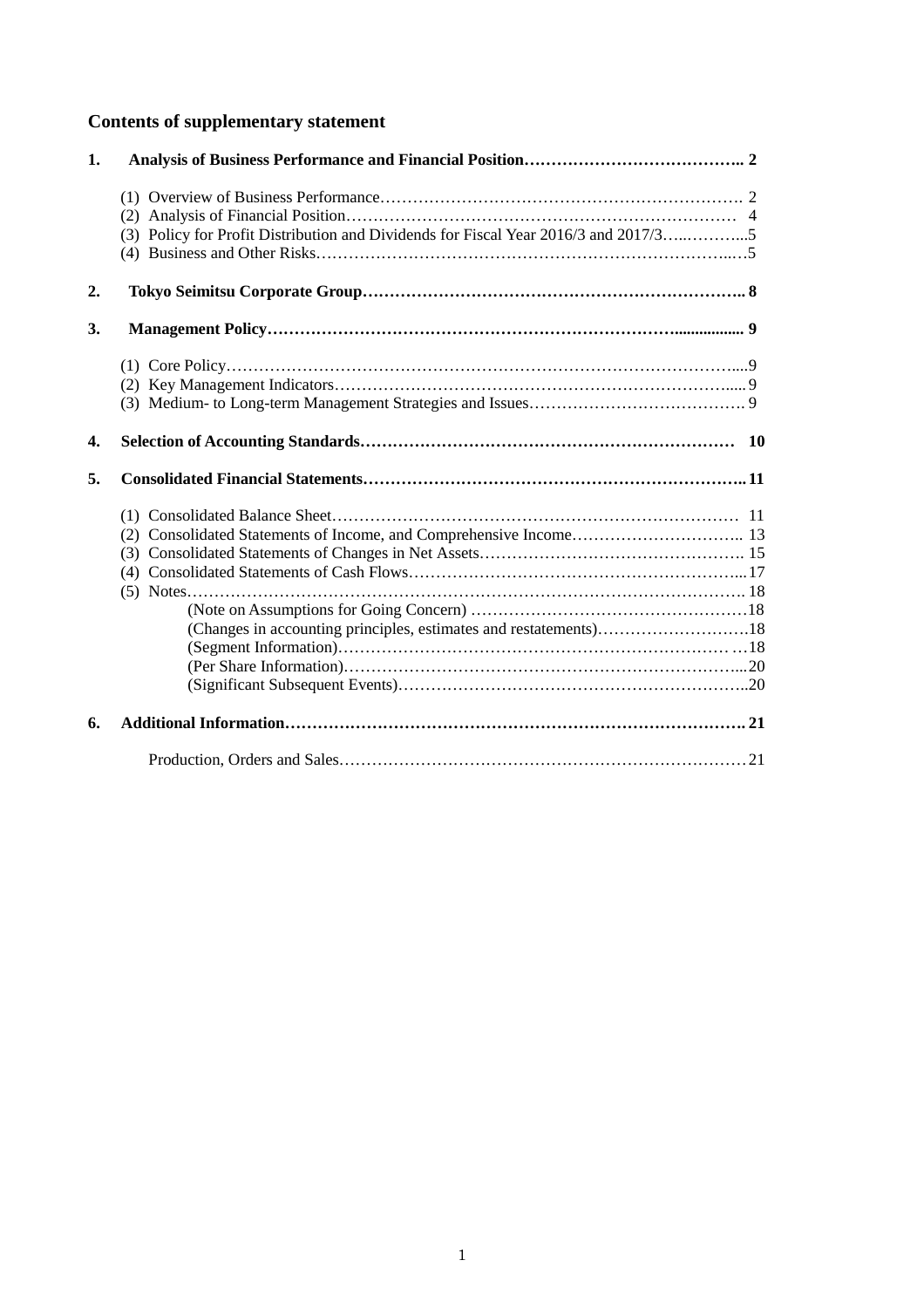### **1. Analysis of Business Performance and Financial Position**

#### **(1) Overview of Business Performance**

#### **(i). Analysis of Business Performance for Fiscal Year 2016/3**

#### **[Overall]**

Global business conditions in the Fiscal Year 2016/3 ended March  $31<sup>st</sup>$ , 2016 where characterized by a gradual economic recovery continuing in the USA, accompanied by an improvement in the employment situation, business activity and strong private consumption and European economies displaying strong private consumption and a gradual recovery trend. Also, some improvement in corporate income and the labor market continued in Japan. Hence on the whole, global business conditions where steadily expanding. On the other hand, the Chinese economy faces a further slowdown and economic growth in emerging Asian countries continues to be sluggish. Given the decreasing price of natural resources, geopolitical risks in Europe and the Middle East and rapid Japanese Yen appreciation, the prospects for future business conditions remain unclear.

Under the business conditions outlined above, Consolidated Business Performance improved both in Sales and Profits, with active investments by our main users both in the Semiconductor Production Equipment and Metrology Equipment segments. Consolidated Orders in the Fiscal Year 2016/3 (April  $1<sup>st</sup>$ , 2015 – March 31 $<sup>st</sup>$ ,</sup> 2016) decreased slightly to ¥69.159 billion (down 1.5% YoY), while Sales were ¥70.274 billion (up 5.8% YoY), Operating Income was ¥13.222 billion (up 9.1% YoY), Ordinary Income was ¥13.232 billion (up 3.4% YoY), and Net Income Attributable to Owners of the Parent was ¥9.704 billion (up 7.9% YoY).

#### **[Performance by Business Segments]**

A. Semiconductor Production Equipment (SPE) Segment

In the SPE business segment, semiconductor manufacturers and electronics component manufacturers had been actively investing in SPE for electronic components related to smart phones, memory, drivers and server capacity in the 1<sup>st</sup> half of this period. Although investment demand related to electronic components remained steady in the 2<sup>nd</sup> half, semiconductor manufacturers decreased capital investment and adjusted inventories in the face of decreased demand in emerging markets - in particular from China which faced continuing economic uncertainty after the summer period. The trend in the past few years has shown fluctuating demand within short cycles including a rapid increase in demand after a slow 3<sup>rd</sup> quarter. However, under the recent circumstances, the rapid increase in orders in the  $4<sup>th</sup>$  quarter did not eventuate. As a result and combined with investment demand for semiconductor for automobiles and needs for new packaging technology, the SPE segment displayed a gradually recover after the  $3<sup>rd</sup>$  quarter.

As to product segments, Wafer Probing Machines (equipment for the Testing Process), which are our main products, were consistently ordered in Taiwan, Japan and Korea. Wafer Dicing Machines and Polish Grinders (equipment for the Assembly Process) were ordered steadily in China, Japan and Taiwan.

Accordingly, Orders for our SPE segment were ¥41.033 billion (down 5.2% YoY), Sales were ¥41.773 billion (up 4.0% YoY), and Operating Income was ¥7.339 billion (up 5.4% YoY).

#### B. Metrology Equipment Segment

In the Metrology Equipment segment, the automobile industry, which is the major user of our products, has continued capital investments to establish world-wide production structures and build production innovation for further efficiency and the machine tools industry and the aircraft industry continued to show steady demand. Also, government incentives to provide financial support for investment by domestic small and medium enterprises have also had a notable consistent positive effect.

In response, the Tokyo Seimitsu Group expanded sales and service subsidiaries overseas and made efforts to penetrate new markets and build on business opportunities. As a result, we continued to receive increasing inquiries for our products, and both Orders and Sales exceeded historical peak results in two consecutive years.

Orders for our Metrology Equipment segment in this Fiscal Year were ¥28.126 billion (up 4.4% YoY), Sales were ¥28.500 billion (up 8.5% YoY) and Operating Income was ¥5.883 billion (up 14.0% YoY).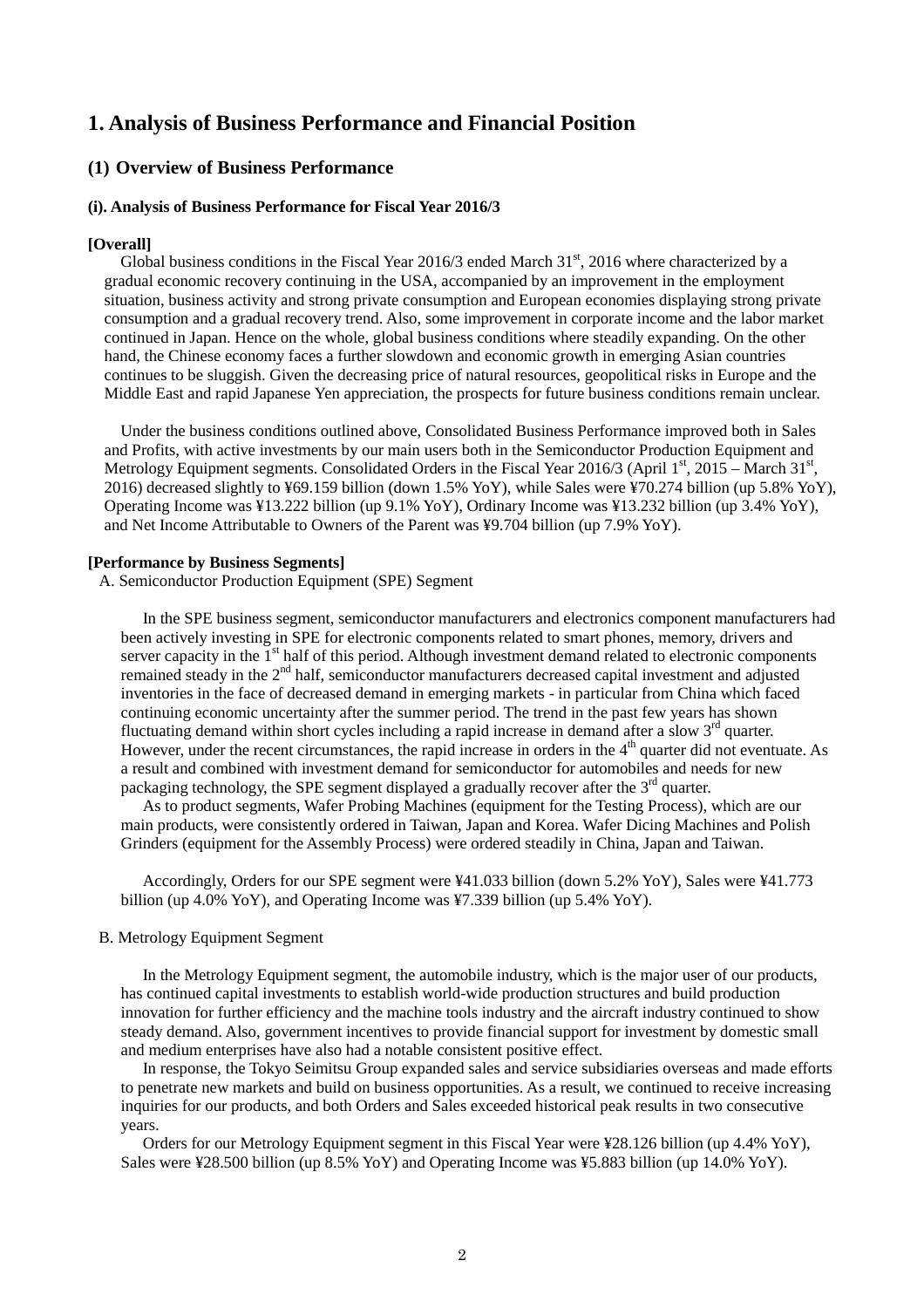#### **(ii). Forecasts for Next Fiscal Year**

#### **[Overall and Business Segment-based Forecasts]**

Looking ahead to the Fiscal Year 2017/3 (ending March 31<sup>st</sup>, 2017), the world economic situation does not seem to warrant optimism due to the lack of strong economic growth in Japan and Europe, the economic slowdown in China and increasing geopolitical risk in Europe and the Middle East, despite expectations of continued improvement in the US economy.

In line with these conditions, Tokyo Seimitsu Group will be engaged in developing advanced technologies and taking business opportunities firmly by introducing products which correspond to market needs, reducing costs, and steadily proceeding with market penetration.

|                                                       |            | Interim                                                    | Full Year                                          |  |
|-------------------------------------------------------|------------|------------------------------------------------------------|----------------------------------------------------|--|
| <b>Sales</b>                                          |            | ¥36.5 billion (down $3.9\%$ YoY)                           | ¥69.0 billion (down $1.8\%$ YoY)                   |  |
|                                                       | <b>SPE</b> | $\text{\textsterling}22.5$ billion (down 5.8% YoY)         | $\text{\textsterling}40.8$ billion (down 2.3% YoY) |  |
|                                                       | Metrology  | $\text{\textsterling}14.0 \text{ billion}$ (down 0.6% YoY) | $\text{\textsterling}28.2$ billion (down 1.1% YoY) |  |
| <b>Operating Income</b>                               |            | $\text{\textsterling}6.4$ billion (down 16.3% YoY)         | $41.5$ billion (down 13.0% YoY)                    |  |
| Ordinary Income                                       |            | ¥6.4 billion (down $16.6\%$ YoY)                           | $41.5$ billion (down 13.1% YoY)                    |  |
| Net Income<br>attributable to owners<br>of the parent |            | $44.7$ billion (down 14.0% YoY)                            | $48.4$ billion (down 13.4% YoY)                    |  |

Expected Consolidated Business Results for the Fiscal Year 2017/3 ending March  $31<sup>st</sup>$ , 2017 are as follows;

#### A. Semiconductor Production Equipment (SPE) Segment

Smartphones and their peripheral devices, that are the driving force in the Semiconductor market, can be leading indicators of slowdown in growth related to commoditization of these devices, the mature Chinese market and the slowdown of the market expansion in emerging economies. The technology trend of enhanced functionality for product differentiation and the standardization trend of 5G telecommunication technologies become increasingly important and these factors can impact capital investment by semiconductor manufacturers and electronics component manufacturers. The market demand for equipment for development and production is high-graded and diversified accordingly. In addition, there are potential new market fields such as for automotive devices and devices for communications infrastructure to meet cloud computing expansion and the IoT (Internet of Things), which is expected to be the next driving force.

Under these business conditions, the Company will maintain its focus on developing customer oriented core products and "integrated units" not only in Wafer Probing Machines, Wafer Dicing Machines and Polish Grinders, but also in CMPs, and Wafer Manufacturing Machines to meet specific needs of customers. The Company will follow investment projects diligently and develop new business opportunities with the newly launched plant in Thailand and the new  $6<sup>th</sup>$  building in our Hachioji Plant.

#### B. Metrology Segment

The automobile industry, which is the major user of our Metrology products, has been actively expanding production and executing capital investment overseas including in North/Middle/South America and continues capital investment for production innovation and efficiency improvement in both Japan and overseas. In addition, increased capital investment is expected in the machine tools and aviation industries that are steadily improving.

Under these business conditions, the Company will focus on developing products to meet the demand for higher precision and higher functionality, across our full product line-up: in multipurpose measuring instruments such as the 3D coordinate measuring machine, surface texture and contour measuring instruments, and roundness and cylindrical profile measuring instruments; and automatic measuring instruments such as machine control gauges and sensors. The Company will also focus on understanding the needs of our main users, keeping track of sales opportunities and expanding sales representation in overseas markets. The Company will further proceed with expanding business for optical measuring instruments developed as a new product category and take business opportunities to meet customer needs more precisely and target continuing customer satisfaction.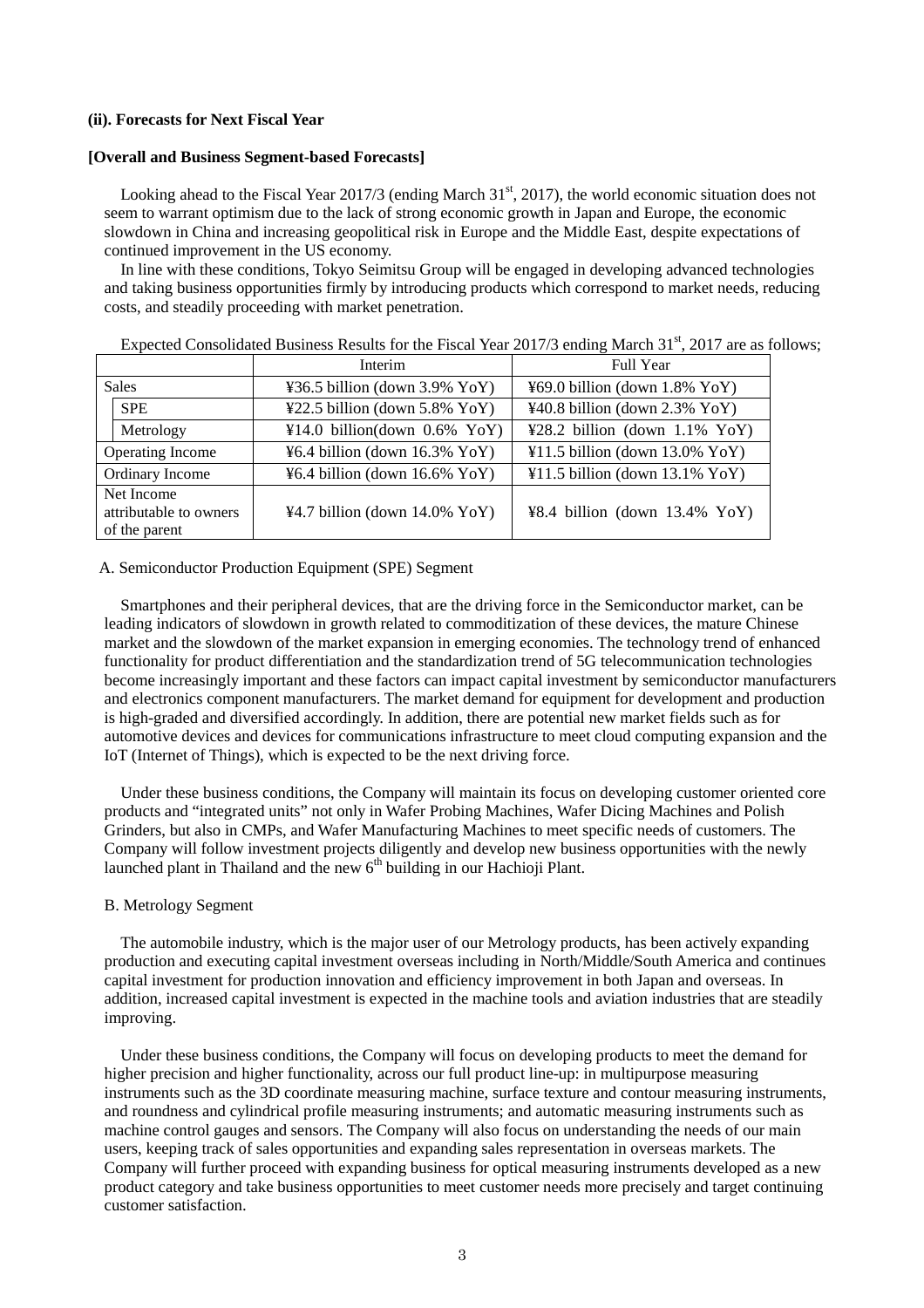#### **(2) Analysis of Financial Position**

#### **(i). Assets, Liabilities and Net Assets**

Total Assets as at March 31<sup>st</sup>, 2016 amounted to ¥101.933 billion, an increase of ¥3.476 billion from the end of FY2015/3. The major factors behind this increase include an increase in Notes and accounts receivable (including electronically recorded monetary claims) of ¥2.692 billion, an increase in Construction process account of ¥1.314 billion, an increase in Inventories such as Raw materials and Work in progress of ¥909 million, an increase in Cash and cash equivalents of ¥525 million, a decrease in Investment securities of ¥1.465 billion, and a decrease in Net defined benefit assets of ¥1.158 billion.

Total Liabilities decreased by ¥1.570 billion, to ¥22.515 billion. This was mainly because of a decrease in Deferred tax liabilities of ¥706 million.

Net Assets increased ¥5.046 billion and totaled ¥79.418 billion. The Equity Ratio decreased 2.3%, to 77.3%.

#### **(ii). Cash Flows**

Cash and cash equivalents as at March  $31<sup>st</sup>$ , 2016 amounted to ¥27.308 billion, an increase of ¥261 million from the end of FY2015/3. The status of cash flows and factors behind them are given below.

Net cash earned from operating activities was ¥7.210 billion, mainly due to Income before income taxes and minority interests of ¥13.240 billion, Depreciation and amortization of ¥2.012 billion, an increase in Notes and accounts receivable of ¥3.214 billion, an increase in Inventories of ¥1.203 billion and Payment of income taxes of ¥3.820 billion.

Net cash used in investment activities was ¥3.823 billion, mainly reflected by Purchase of tangible fixed assets of ¥3.162 billion and Payment for loans receivable of ¥727 million.

Net cash used in financing activities came to ¥2.851 billion. The major element of this was Payment of dividends of ¥2.438 billion.

#### Trends in financial indices are shown below.

|                                         | FY2014/3 | FY2015/3 | FY2016/3 |
|-----------------------------------------|----------|----------|----------|
| Equity ratio $(\%)$                     | 77.8     | 75.0     |          |
| Equity ratio, based on market value (%) | 90.8     | 115.5    | 89.6     |
| Interest-bearing debt/cash flow ratio   | 0.4      |          |          |
| Interest coverage ratio (times)         | 118.5    | 375.2    | 344.3    |

Equity ratio: Equity/total assets

Equity ratio based on market value: Total market value of equity/total assets

Interest-bearing dept/cash flow ratio: Interest-bearing debt/Operating cash flows

Interest coverage ratio: Operating cash flows/interest payments

Notes:

2. The total market value of equity is calculated by multiplying market price at the end of FY by the number of shares outstanding at the end of FY.

3. "Operating cash flows" refers to cash flows from operating activities as shown in the consolidated cash flow statements.

4. Interest-bearing debts refer to all debts in Consolidated Balance Sheet on which we pay interest. "Interest payments" denotes interest payments as reflected in the consolidated cash flow statements.

<sup>1.</sup> All indices are calculated on consolidated financial statements.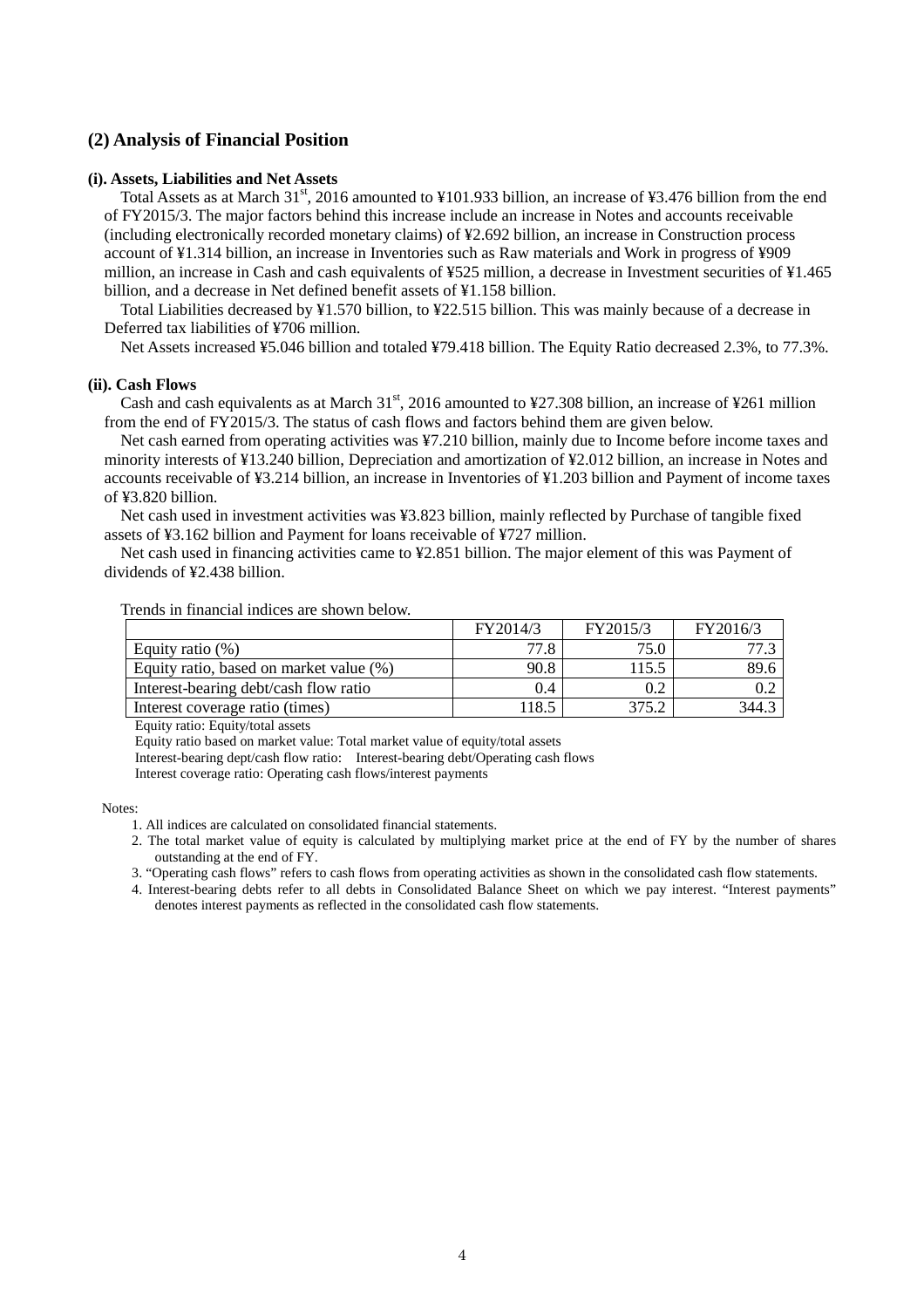#### **(3) Policy for Profit Distribution and Dividends for Fiscal Year 2016/3 and 2017/3**

Tokyo Seimitsu believes the most important management task for the Company is to enhance its corporate value and constantly distribute profits to shareholders through a business model of providing World's No. 1 products based on state-of-the-art technologies in the SPE market and the Metrology Equipment market. The Company determines distribution of profits in line with its policy for profit distribution to shareholders, outlined below.

For FY 2016/3, Tokyo Seimitsu plans to issue an additional ¥7 per share on top of the forecast ¥26 per share final dividend previously announced on February  $9<sup>th</sup>$ , 2016 in line with the policy relating to dividend payment(\*). Therefore, the Tokyo Seimitsu year end dividend will be ¥33 per share.

Consequently, including the interim dividend paid on December  $4<sup>th</sup>$ , 2015, dividend payments in the Fiscal Year 2016/3 will increase by ¥4 YoY to total ¥59 per share.

*(\*)Extract of the policy relating to dividend payments* 

*The Company considers maintaining a core policy regarding the distribution of profits linked to the business performance of the Company and aims to pay stable dividends targeting a consolidated dividend payout ratio of 25%.*

For profit distribution, the company changes target consolidated dividend payout ratio from 25%to 30% in order to respond to shareholders' expectation and enhance profit distribution. Looking ahead to FY2017/3, the Company anticipates paying ¥30 per share interim dividend, ¥30 per share year-end dividend, totaling ¥60 per share annual dividends.

*< Policy for Profit Distribution to the Shareholders after change>* 

*The Company considers maintaining a core policy regarding the distribution of profits linked to the business performance of the Company and aims to pay stable dividends targeting a consolidated dividend payout ratio of 30%. Also, considering the aim to provide stable and continuous dividend payments, the Company deems to maintain an annual dividend of ¥20 per share regardless of consolidated profits of the Company. However, it is at the discretion of the Board to review this basic policy if the Company experiences losses in two consecutive years.* 

*The Company's normal operating procedure is to pay a dividend twice a year. The shareholders' meeting determines the year-end dividend and the Company's Board of Directors decides the interim dividend.* 

*Retained earnings will be used effectively for the research and development and capital investment that are necessary for growing existing businesses and improving our competitiveness, strength and optimization of production and sales activities, expansion of overseas sales, sophistication of information security systems, new business development, and M&A investment. Also, since our product lines are greatly impacted by economic fluctuations, the Company considers it important to strengthen our financial position and prepare for possible economic downturns.* 

*The Company's acquisition of its own outstanding stock is one of the returns that supplement its dividends from retained earnings. The Company will analyze its cash flows and retained earnings before undertaking stock acquisition.* 

#### **(4) Business and Other Risks**

Risk factors that may affect the Tokyo Seimitsu Group's business results, financial position, cash flows and other performance indicators are described below.

The Group is endeavoring to avert these risks and to reduce potential risks by hedging and diversifying. However, an unforeseen situation may have considerable influence on the Group's business performance.

The Tokyo Seimitsu Group judged the following as risk factors at the end of the period under review, but these do not encompass all risks to which the Group's operations may be exposed.

#### **(i). Fluctuations in market conditions**

The Tokyo Seimitsu Group conducts SPE business and Metrology business on a global scale, with the scope of operations including Japan, Europe, USA and Asia. Both of these business areas, as promising sectors in the development of an advanced information society, are expected to continue to grow. However, if the supply-demand balance is disturbed or economic conditions deteriorate in the markets of each business area, the Group's business performance could be adversely affected.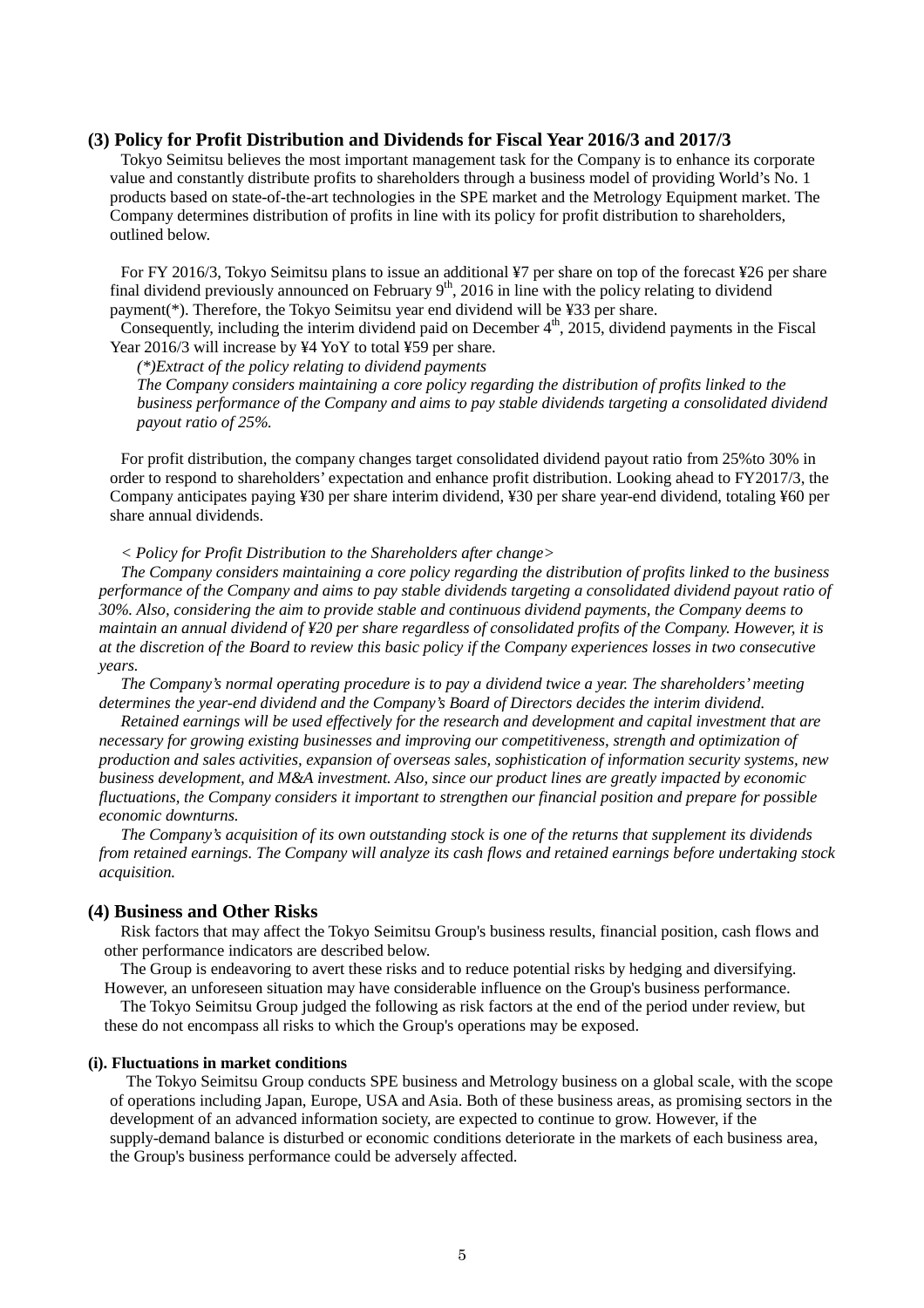#### **(ii). Exchange rate fluctuations**

In principle, the Tokyo Seimitsu Group's overseas sales are made on a Japanese Yen basis. However, transactions are carried out in US dollars with customers in the United States and/or some other regions and customers. In the event of unforeseen exchange rate fluctuations, the Group's business results may be influenced.

#### **(iii). Natural disasters and accidental disasters**

In order to minimize damage caused by a possible interruption of production activities, the Tokyo Seimitsu Group regularly conducts disaster prevention inspections and carries out production facility maintenance. Capital investment is also made to secure the safety of the facilities. Nevertheless, a sudden calamity, natural disaster or unforeseen accident could damage production facilities or interrupt operations, greatly impacting the Group's business performance.

#### **(iv). Procurement**

It is essential for our production activities to procure high quality materials and services in a timely and proper manner from outside parties. Although the Tokyo Seimitsu Group operates under a multiple source procurement system, the Group's business performance could be impacted due to the shortage of supply or delivery delay because some of the materials can be procured by some limited suppliers or it may become very difficult to change supplier due to the peculiarity. Also, the surge of materials and services' prices from the change of supply-demand could affect the Group's business performance.

#### **(v). Environmental regulation**

Several environmental regulations for water or air pollution prevention, industrial waste, energy, global warming and chemical substances in products are applicable to the Tokyo Seimitsu Group in both Japan and overseas. The Group takes several measures in product development and manufacturing in order to reduce the impact to the environment and to comply with the related regulations. However, if these measures do not achieve the expected results or regulations and their enforcement are changed or become stricter, the Group's business performance could be adversely affected with limited production activities and increased costs incurred to comply with regulations.

#### **(vi). Country risk**

The Tokyo Seimitsu Group is engaged in business in various parts of the world and is operating at the optimum level within each country's political and legal system. However, unexpected changes in the political system or regulations in each country could have influence on the Group's business performance. Furthermore, terrorist attacks, wars, infectious diseases in counties or regions where the Group operates could have impact on its business results.

#### **(vii). Protection of intellectual property rights**

The Tokyo Seimitsu Group's SPE and Metrology Equipment embody cutting edge technologies. Particular attention is paid to the protection of rights related to these technologies. Specifically, the Group has taken measures to defend its interest with regard to such matters as attribution of patent-related rights and protection of trademarks and brands. However, if a lawsuit or other legal dispute with a third party in Japan or overseas were to arise concerning rights, the Group's business performance could be affected.

#### **(viii). Technological innovation**

New technologies are developed on nearly a daily basis in the business areas of the Tokyo Seimitsu Group. To develop state-of-the-art technologies and provide new products are essential in maintaining and strengthening the Group's competitiveness. However, there is no guarantee that the Group's research and development activities will always be successful. A failed in R&D and commercialization effort might impact the Group's business performance.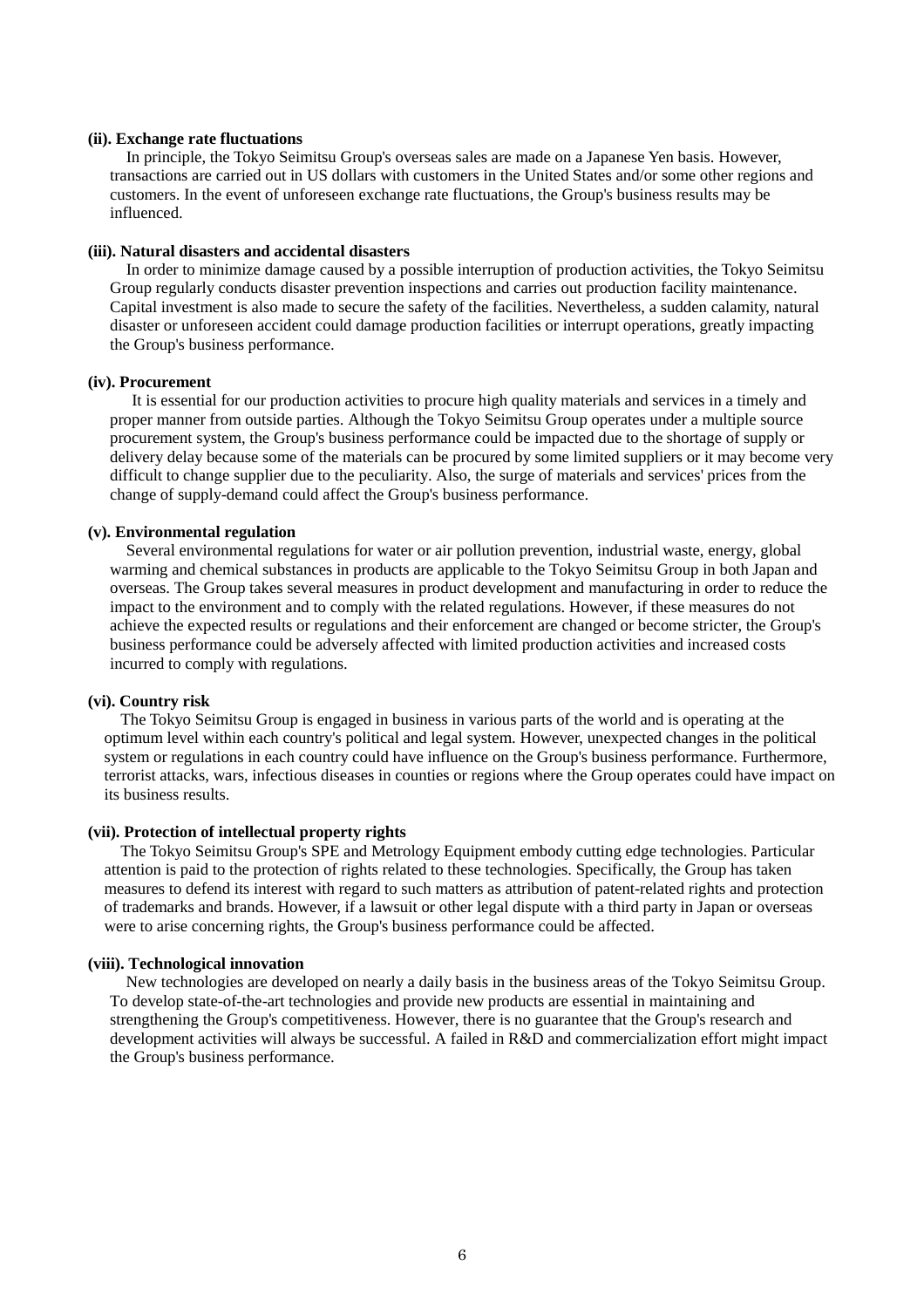#### **(ix). Risk related to product quality**

The Tokyo Seimitsu Group prioritizes in improving quality and reliability of both products and service activities. However, if unexpected quality-related failure occurs, the expenditure to resolve such failure might impact the Group's business performance.

#### **(x). Information security**

 The Tokyo Seimitsu Group possesses the customers' confidential information or personal information, and the Group's confidential information related to technologies, sales and others. The Group pays special attention to this confidential information to prevent the leak of information and falsification. However, it could be possible to have information leak or falsification due to the unforeseen events such as errors, information theft or outside attack. The Group's business performance could be impacted if those unforeseen events occur and the Group incurs liability costs as a result.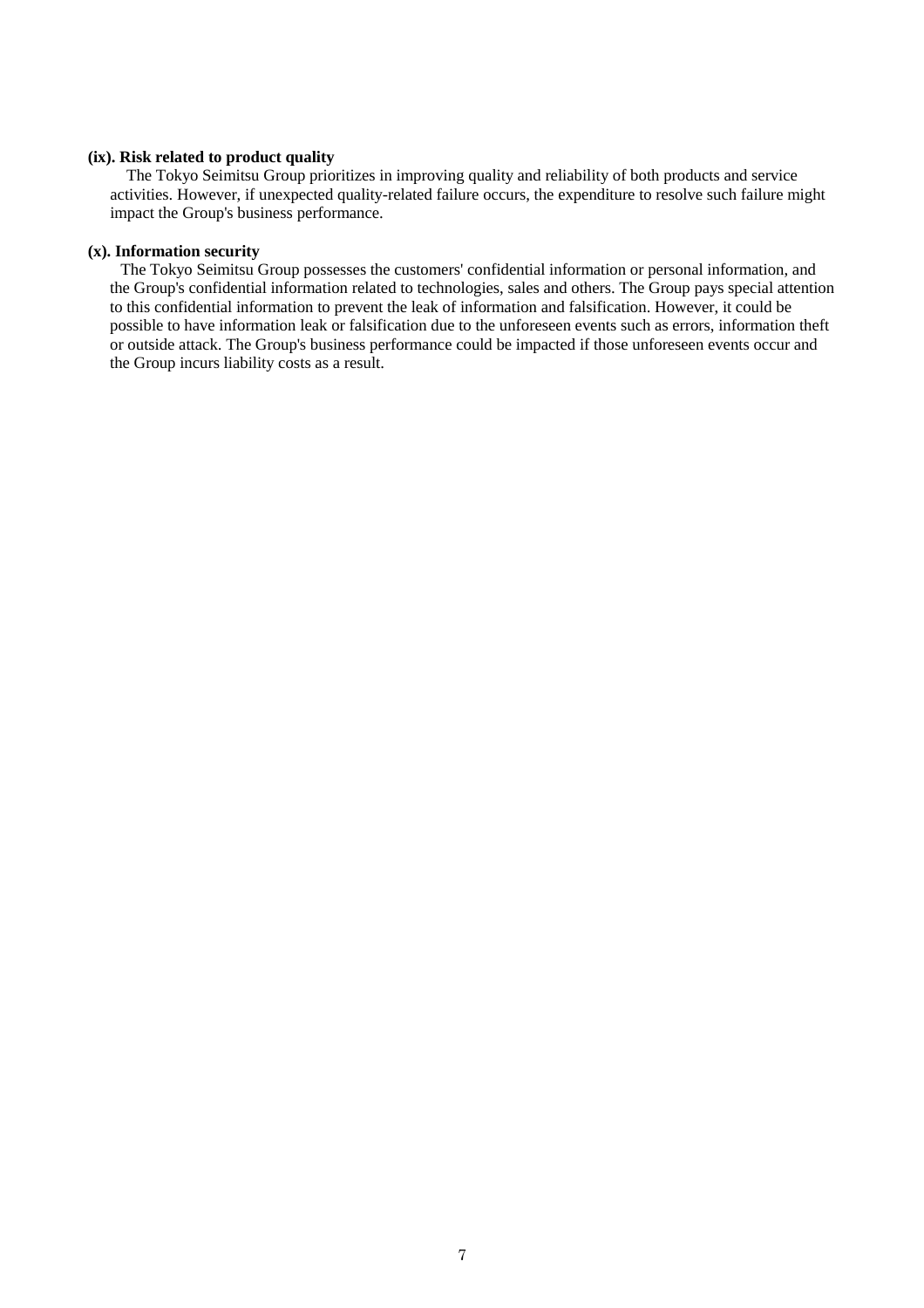# .**Tokyo Seimitsu Corporate Group**

#### **Group Business Network**

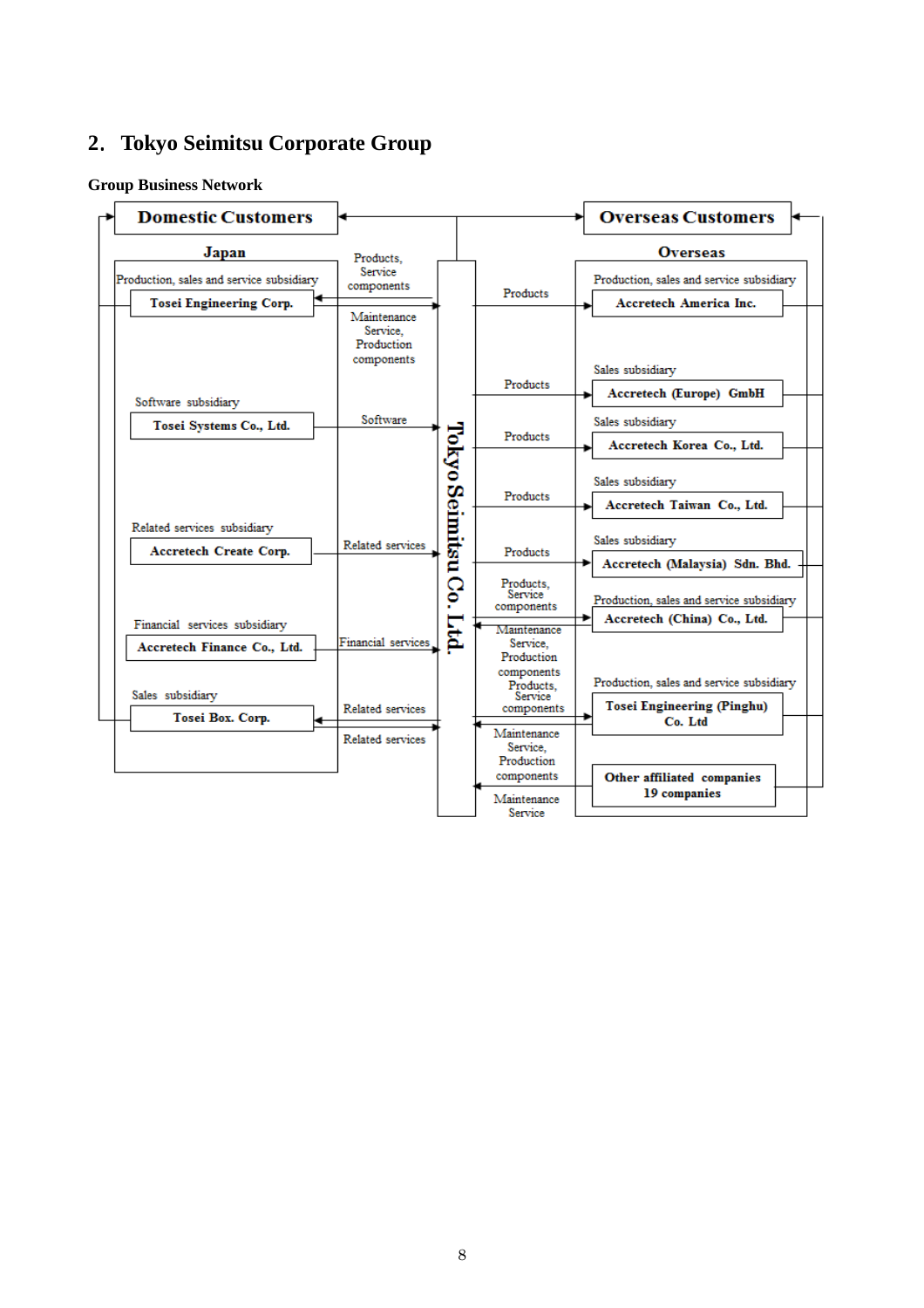# **3. Management Policy**

### **(1) Core Policy**

- (i). As a manufacturer of SPE and precision Metrology instruments, Tokyo Seimitsu Group has consistently focused on developing state-of-the-art products that contribute to improving our customers' productivity and on providing good customer support. While meeting the commitments that are the requirements of a growing company; Occupational Health and Safety, Quality Control, Environmental Sustainability, and employment equity, the Company will contribute to society including customers, shareholders, employees and regional/international society through developing/supplying innovative SPE and Metrology Equipment.
- (ii). Tokyo Seimitsu Group's philosophy is "Growing together with partners and customers by collaborating technology, knowledge and information to create the world's No.1 products.", and the Group has adopted as a corporate motto "Win-Win Relationships Create the World's No. 1 Products." and a corporate brand "ACCRETECH", a combination of the words ACCRETE (grow together) and TECHNOLOGY. The Company Group is striving to establish a structure that is capable of creating world-leading products. To do this, we apply the core technologies we have developed, and build cooperative Win-Win relationships with domestic and overseas companies and individuals that share the common goal of creating the world's best products. Behind all our efforts is the goal of being a truly global company.
- (iii). Tokyo Seimitsu implements an internal company system under which the entire company has been divided into three internal companies – the Semiconductor Company, the Metrology Company and the Administration Company and an executive officer system. These internal companies, as fully functioning organizations with appropriate responsibilities and authority, are positioned to improve the level of customer satisfaction and business performance by responding to each customer more flexibly and promptly.

#### **(2) Key Management Indicators**

Under the business environment that requires high level of technology innovation with high speed, Tokyo Seimitsu aims to establish higher profitable and efficient structure by providing the world's No.1 products with advanced technology into the growing markets, and continuously improves capital efficiency by effectively using funds to investment for growth. The company targets to "maintain business structure with at least 10% ROE" as long-term target, and increasing proft per share and the resulting long-term growth in corporate value are important indicators for management.

#### **(3) Medium- to Long-term Management Strategies and Issues**

- (i). Tokyo Seimitsu Group has promoted further quality improvement and product innovation, and established a profitable operational structure to continuously provide the world's No.1 products with advanced technology. These efforts have obtained reliable results after several years. Tokyo Seimitsu Group will further be engaged in expanding its business by taking advantage of solid company structure.
- (ii). Company management believes that increasing corporate value and sustainable profit distribution remain a key indicator of business success and thorough business growth.
- (iii). The Company Group belives that corporate governance is essential to improve corporate value and conduct fair and transperant business activities as a global corporate citizen, and established "the basi policy for corporate governance."
	- 1. The Board of Directors strives to properly perform its roles and responsibilities to make transparent, fair, quick and committed decisions.
	- 2. The Company respects the rights of shareholders and ensures the equality of shareholders.
	- 3. The Company strives to have constructive dialogues with shareholders on investment policy that considers mid- to long-term returns for shareholders.
	- 4. The Company strives to maintain appropriate collaboration with stakeholders other than shareholders, such as customers, suppliers, employees, creditors, and communities.
	- 5. The Company strives to ensure proper information disclosure and transparency.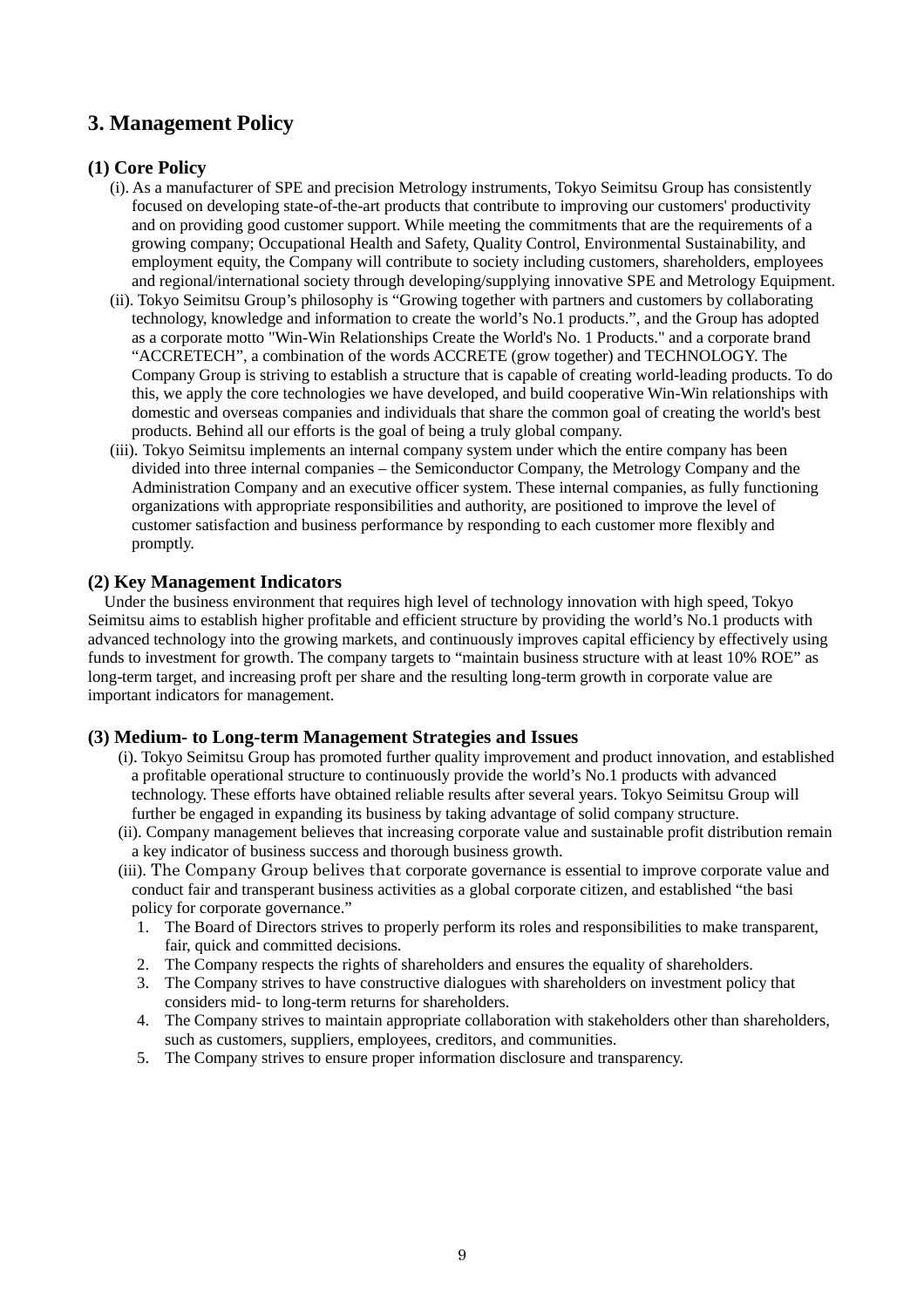(iv). The Company Group's overseas sales have exceeded domestic sales. Therefore sales organization has been fully localized in each region, and regional manufacturing such as in China and Thailand has commenced. The Company Groups will further optimize management organization for its global operations through actions such as hiring local management executives, building/enhancing global infrastructure, establishing localized supply chains, and standardizing management information flows to and from Head Office.

#### *Cautionary Statements with Respect to Forward-looking Statements*

*This summary and its related materials contain forward-looking statements based on information available to the management at the time of this announcement that it has judged to be rational, including such factors as economic conditions in Japan and other countries, or fluctuations in exchange rates, which may affect the Company's performance.* 

*These forecasts and projections are subject to a number of risks and uncertainties, including market conditions, competition, and the global state of the industry such as Semiconductor and Automobile. Accordingly, actual results may differ materially from those projected in this earnings summary.* 

### **4. Selection of Accounting Standards**

In consideration of ease of comparing business results over several periods and/or against other enterprises, Tokyo Semitsu plans to continue adopting Japan GAAP accounting conventions for presentation of its Consolidated Financial Statements.

The Company will actively review the adoption of International Financial Reporting Standards (IFRS), in light of changes that may emerge from convergence to Japan GAAP, and revisions to IFRS itself.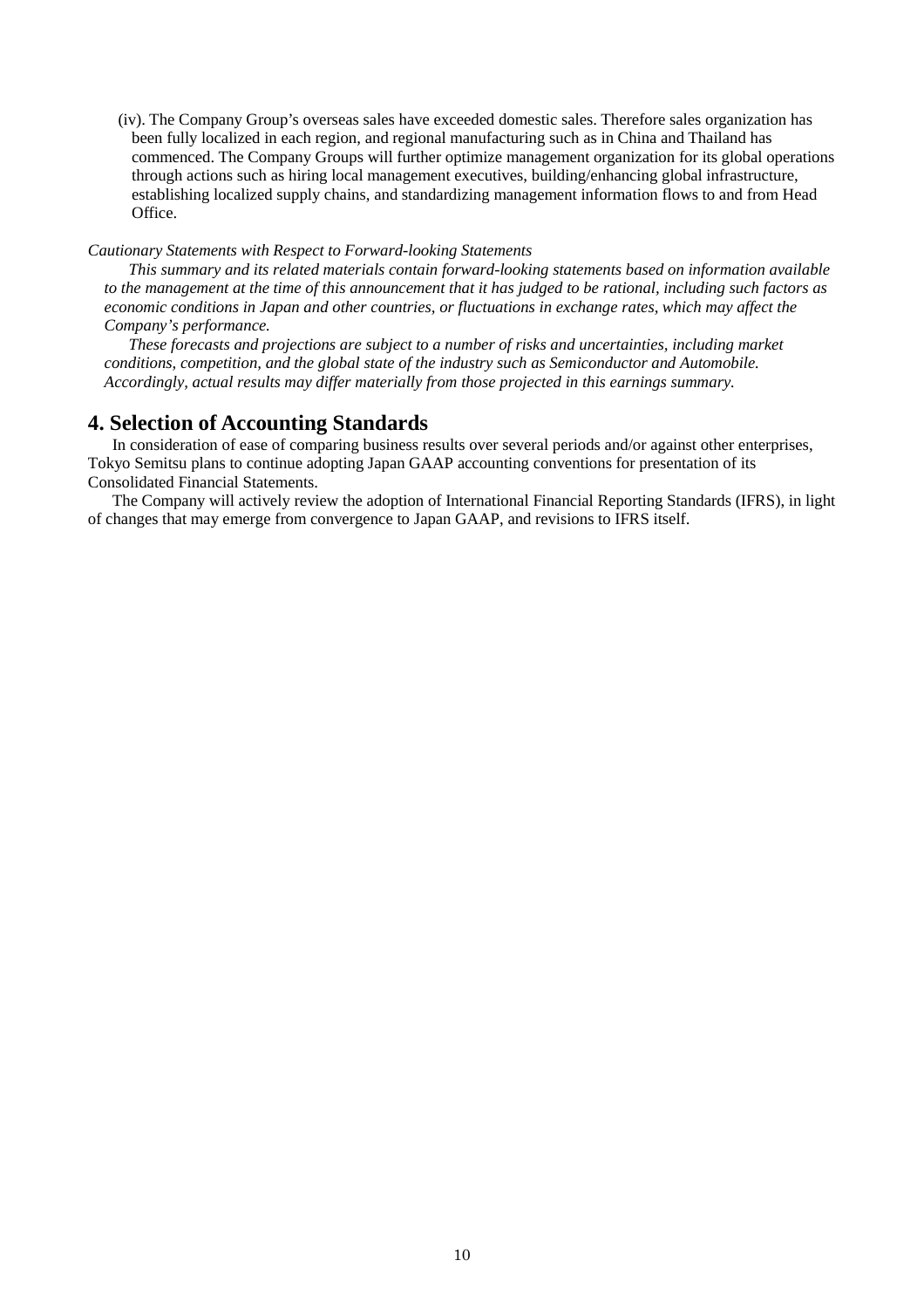# **5.Consolidated Financial Statements**

| (1) Consolidated Balance Sheet          |                                 | (Millions of Yen)               |
|-----------------------------------------|---------------------------------|---------------------------------|
|                                         | FY2015/3                        | FY2016/3                        |
|                                         | (March 31 <sup>st</sup> , 2015) | (March 31 <sup>st</sup> , 2016) |
| <b>ASSETS</b>                           |                                 |                                 |
| <b>Current Assets</b>                   |                                 |                                 |
| Cash and cash equivalents               | 26,864                          | 27,389                          |
| Notes and accounts receivable           | 22,399                          | 23,484                          |
| Electronically recorded monetary claims | 914                             | 2,522                           |
| Merchandise and finished goods          | 2,464                           | 2,163                           |
| Work in progress                        | 9,532                           | 10,117                          |
| Raw materials and supplies              | 3,177                           | 3,802                           |
| Deffered tax assets                     | 782                             | 984                             |
| Others                                  | 1,852                           | 2,325                           |
| Allowance for doubtful accounts         | $-114$                          | $-78$                           |
| Total current assets                    | 67,873                          | 72,710                          |
| <b>Fixed Assets</b>                     |                                 |                                 |
| Tangible fixed assets                   |                                 |                                 |
| Building and structures                 | 19,760                          | 20,202                          |
| Accumulated depreciation                | $-9,638$                        | $-10,335$                       |
| Building and structures(net)            | 10,121                          | 9,866                           |
| Machinery, equipment and vehicles       | 8,103                           | 8,610                           |
| Accumulated depreciation                | $-6,209$                        | $-6,602$                        |
| Machinery, equipment and vehicles (net) | 1,894                           | 2,008                           |
| Equipment                               | 4,534                           | 5,193                           |
| Accumulated depreciation                | $-3,409$                        | $-3,602$                        |
| Equipment(net)                          | 1,124                           | 1,591                           |
| Land                                    | 5,610                           | 5,604                           |
| Lease assets                            | 18                              | 35                              |
| Accumulated depreciation                | $-9$                            | - 14                            |
| Lease assets (net)                      | 9                               | 20                              |
| Construction in process account         | 1,598                           | 2,913                           |
| <b>Total Tangible Fixed Assets</b>      | 20,359                          | 22,005                          |
| <b>Intangible Fixed Assets</b>          |                                 |                                 |
| Goodwill                                | 577                             | 315                             |
| Others                                  | 548                             | 568                             |
| <b>Total Intangible Fixed Assets</b>    | 1,125                           | 884                             |
| Investments and other assets            |                                 |                                 |
| Investment securities                   | 5,544                           | 4,079                           |
| Long-term loans                         | 56                              | 4                               |
| Net defined benefit assets              | 2,886                           | 1,727                           |
| Differed tax assets                     | 155                             | 29                              |
| Others                                  | 460                             | 498                             |
| Allowance for doubtful accounts         | $-4$                            | - 5                             |
| Total Investments and other assets      | 9.098                           | 6,334                           |
| <b>Total Fixed Assets</b>               | 30,584                          | 29,223                          |
| <b>Total Assets</b>                     | 98,457                          | 101,933                         |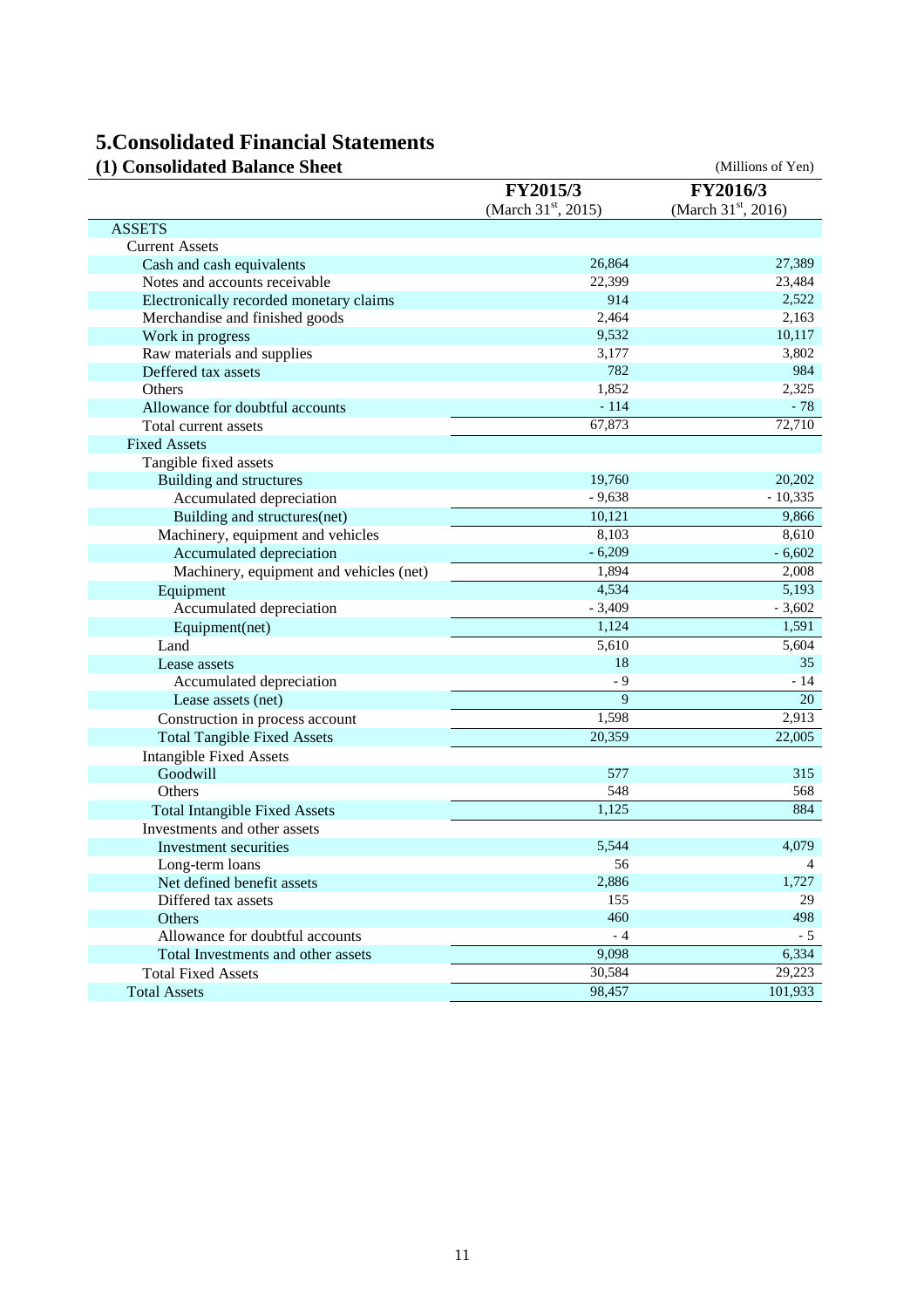|                                               | FY2015/3<br>(March $31st$ , 2015) | FY2016/3<br>(March 31 <sup>st</sup> , 2016) |
|-----------------------------------------------|-----------------------------------|---------------------------------------------|
| <b>LIABILITIES</b>                            |                                   |                                             |
| <b>Current Liabilities</b>                    |                                   |                                             |
| Notes and accounts payable                    | 6,131                             | 6,094                                       |
| Electronically recorded obligations-operating | 5,789                             | 5,724                                       |
| Short-term debt                               | 1,300                             | 1,200                                       |
| Current portion of long-term debt             | 400                               | 400                                         |
| Lease liabilities                             | 3                                 | 5                                           |
| Income taxes payable                          | 2,312                             | 1,898                                       |
| Bonus reserve                                 | 990                               | 1,002                                       |
| Reserve for director's bonuses                | 8                                 | 11                                          |
| Others                                        | 4,784                             | 5,079                                       |
| Total current liabilities                     | 21,718                            | 21,416                                      |
| Long-term Liabilities                         |                                   |                                             |
| Long-term debt                                | 400                               |                                             |
| Lease liabilities                             | 6                                 | 16                                          |
| Deferred tax liabilities                      | 996                               | 289                                         |
| Allowance for director retirement benefits    | 117                               | 133                                         |
| Net defined benefit liabilities               | 816                               | 646                                         |
| Long-term accounts payable                    | 29                                | 13                                          |
| Total long-term liabilities                   | 2,367                             | 1,099                                       |
| <b>Total Liabilities</b>                      | 24,085                            | 22,515                                      |
| <b>NET ASSETS</b>                             |                                   |                                             |
| Shareholder's Equity                          |                                   |                                             |
| Common stock                                  | 10,295                            | 10,374                                      |
| Capital surplus                               | 21,312                            | 21,392                                      |
| Retained earnings                             | 38,325                            | 45,630                                      |
| <b>Treasury stock</b>                         | $-113$                            | $-115$                                      |
| Total Shareholder's Equity                    | 69,820                            | 77,282                                      |
| Accumulated other comprehensive income        |                                   |                                             |
| Holding gain or loss in investment            | 1,574                             | 759                                         |
| Foreign currency translation adjustment       | 1,347                             | 650                                         |
| Remeasurements of defined benefit plans       | 1,073                             | 80                                          |
| Total accumulated other comprehensive income  | 3,995                             | 1,491                                       |
| Share subscription rights                     | 385                               | 436                                         |
| Minority interests                            | 169                               | 208                                         |
| <b>Total Net Assets</b>                       | 74,371                            | 79,418                                      |
| <b>Total Liabilities and Net Assets</b>       | 98,457                            | 101,933                                     |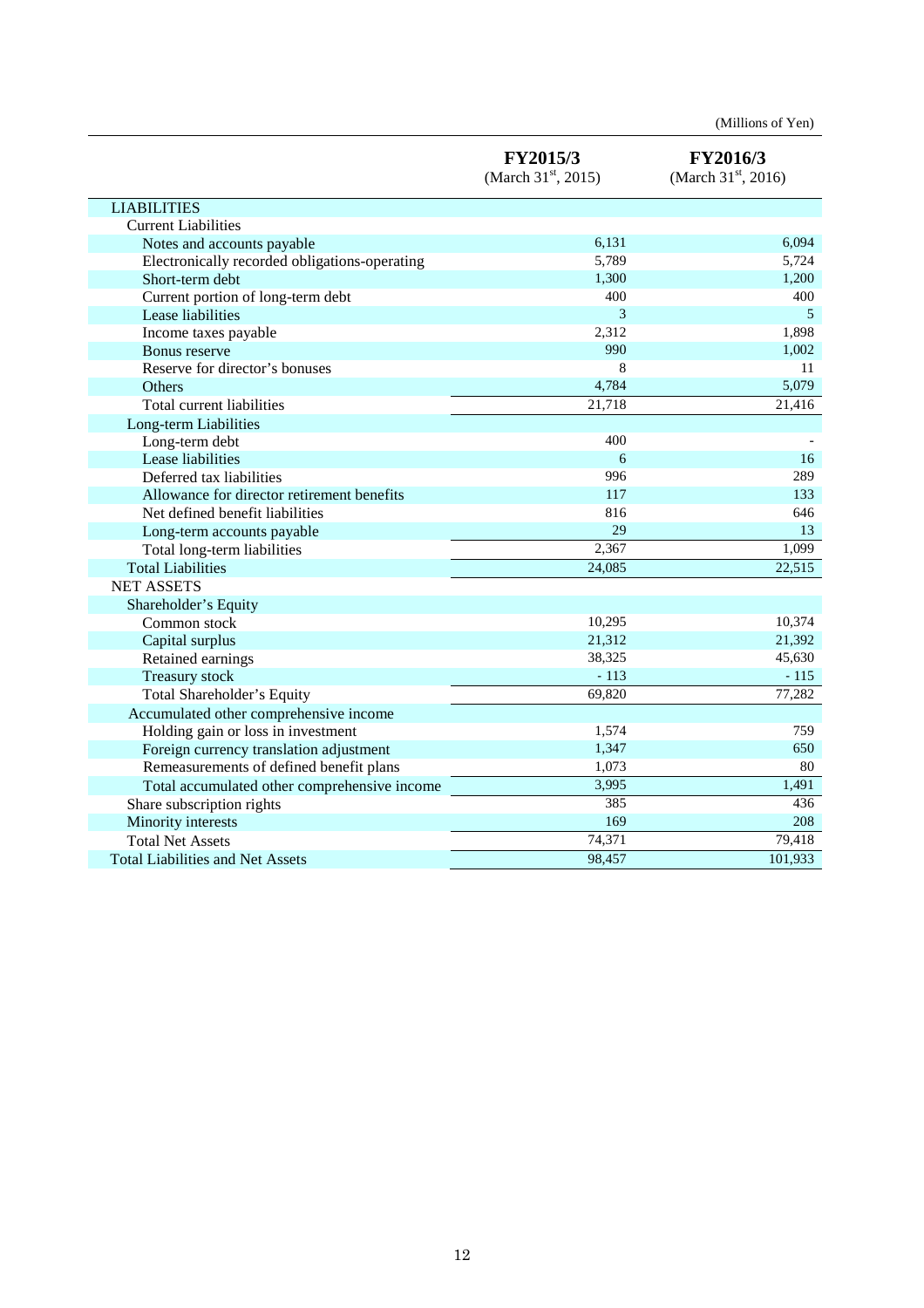# **(2) Consolidated Statements of Income, and Comprehensive Income**

| (Consolidated Statements of Income)                           |                                                                 | (Millions of Yen)                                               |
|---------------------------------------------------------------|-----------------------------------------------------------------|-----------------------------------------------------------------|
|                                                               | FY2015/3<br>(April 1st, 2014-<br>March 31 <sup>st</sup> , 2015) | FY2016/3<br>(April 1st, 2015-<br>March 31 <sup>st</sup> , 2016) |
| <b>Net Sales</b>                                              | 66,445                                                          | 70,274                                                          |
| <b>Cost of Sales</b>                                          | 40,275                                                          | 42,185                                                          |
| <b>Gross Profit on Sales</b>                                  | 26,169                                                          | 28,089                                                          |
| Selling, general and administrative expenses                  | 14,044                                                          | 14,867                                                          |
| Operating income (loss)                                       | 12,124                                                          | 13,222                                                          |
| Non-operating income                                          |                                                                 |                                                                 |
| Interest                                                      | 20                                                              | 39                                                              |
| Dividend income                                               | 71                                                              | 94                                                              |
| Foreign exchange income                                       | 534                                                             |                                                                 |
| Others                                                        | 99                                                              | 109                                                             |
| Total Non-operating income                                    | 726                                                             | 243                                                             |
| Non-operating expenses                                        |                                                                 |                                                                 |
| Interest expenses                                             | 33                                                              | 31                                                              |
| Foreign exchange loss                                         |                                                                 | 176                                                             |
| Others                                                        | 25                                                              | 25                                                              |
| <b>Total Non-operating expenses</b>                           | 59                                                              | 232                                                             |
| Ordinary income (loss)                                        | 12,791                                                          | 13,232                                                          |
| Extraordinary gains                                           |                                                                 |                                                                 |
| Gain on sales of investment securities                        |                                                                 | 6                                                               |
| Gain on reversal of share subscription rights                 | 9                                                               | $\mathbf{1}$                                                    |
| Total Extraordinary gains                                     | 9                                                               | $\,8\,$                                                         |
| <b>Extraordinary losses</b>                                   |                                                                 |                                                                 |
| Loss on valuation of golf club membership                     | $\overline{4}$                                                  | $\boldsymbol{0}$                                                |
| Total extraordinary losses                                    | $\overline{4}$                                                  | $\overline{0}$                                                  |
| Income (loss) before income taxes and minority<br>interests   | 12,796                                                          | 13,240                                                          |
| Income tax and other taxes                                    | 3,190                                                           | 3,358                                                           |
| Adjustment on income tax                                      | 576                                                             | 126                                                             |
| Total Income tax and others                                   | 3,767                                                           | 3,484                                                           |
| Income (loss) before minority interests                       | 9,028                                                           | 9,756                                                           |
| Net income(loss) attributable to non-controlling<br>interests | 35                                                              | 52                                                              |
| Net Income (loss) attributable to Owners of the<br>Parent     | 8,993                                                           | 9,704                                                           |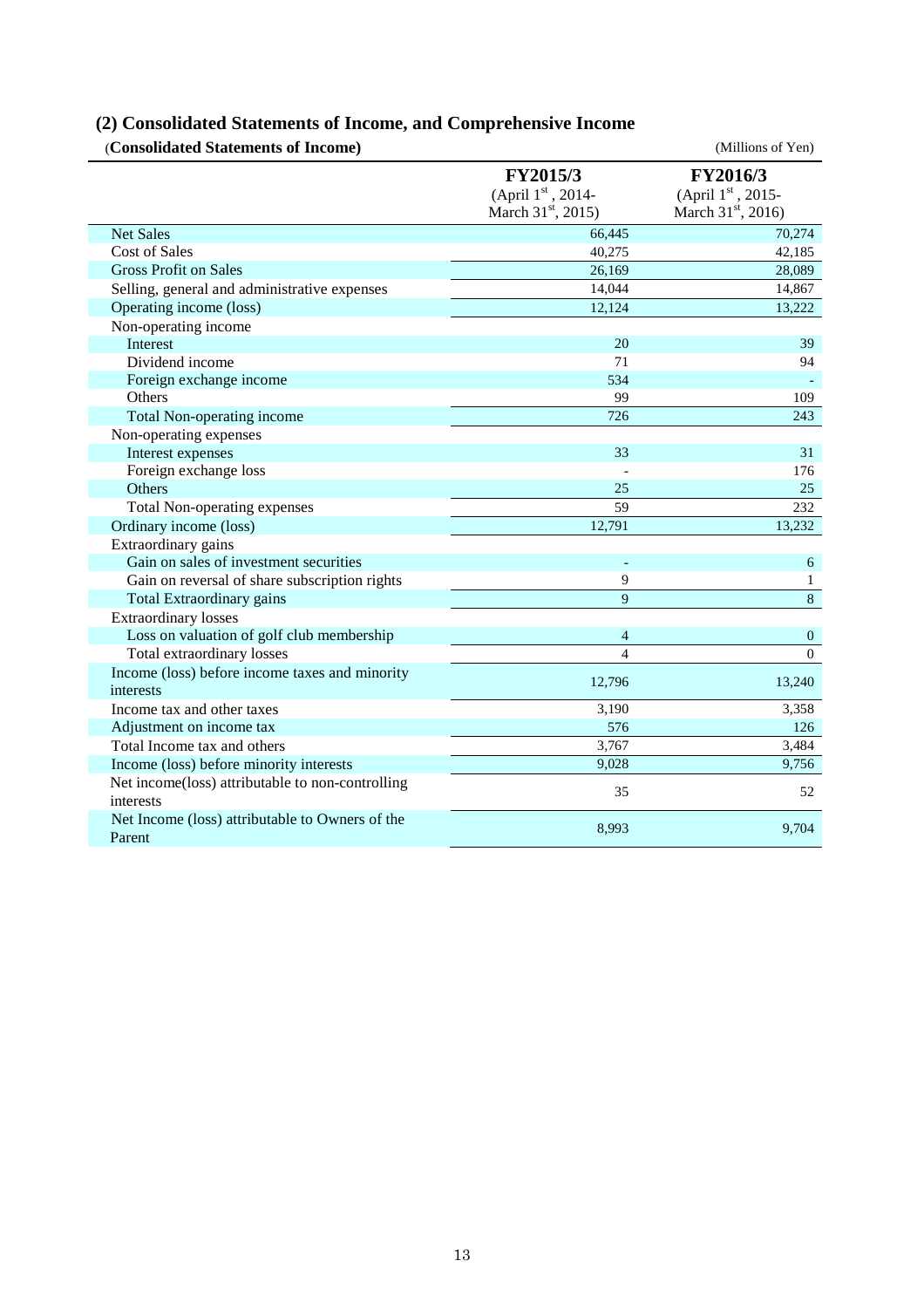# **(Consolidated Statements of Comprehensive Income)**

|                                                              |                                                                                  | (Millions of Yen)                                                         |
|--------------------------------------------------------------|----------------------------------------------------------------------------------|---------------------------------------------------------------------------|
|                                                              | <b>FY2015/3</b><br>(April $1^{\rm st}$ , 2014-<br>March $31^{\text{st}}$ , 2015) | <b>FY2016/3</b><br>(April $1st$ , 2015-<br>March $31^{\text{st}}$ , 2016) |
| Income (Loss) before minority interests                      | 9,028                                                                            | 9,756                                                                     |
| Accumulated other comprehensive income                       |                                                                                  |                                                                           |
| Holding gain or loss in investment                           | 859                                                                              | $-814$                                                                    |
| Foreign currency translation adjustment                      | 691                                                                              | $-749$                                                                    |
| Remeasurements of defined benefit plans                      | 389                                                                              | $-993$                                                                    |
| Total accumulated other comprehensive income                 | 1,940                                                                            | $-2,557$                                                                  |
| Comprehensive Income                                         | 10,969                                                                           | 7,199                                                                     |
| (breakdown)                                                  |                                                                                  |                                                                           |
| Comprehensive income attributable to owners of<br>the parent | 10,917                                                                           | 7,160                                                                     |
| Comprehensive income attributable to minority<br>interests   | 51                                                                               | 38                                                                        |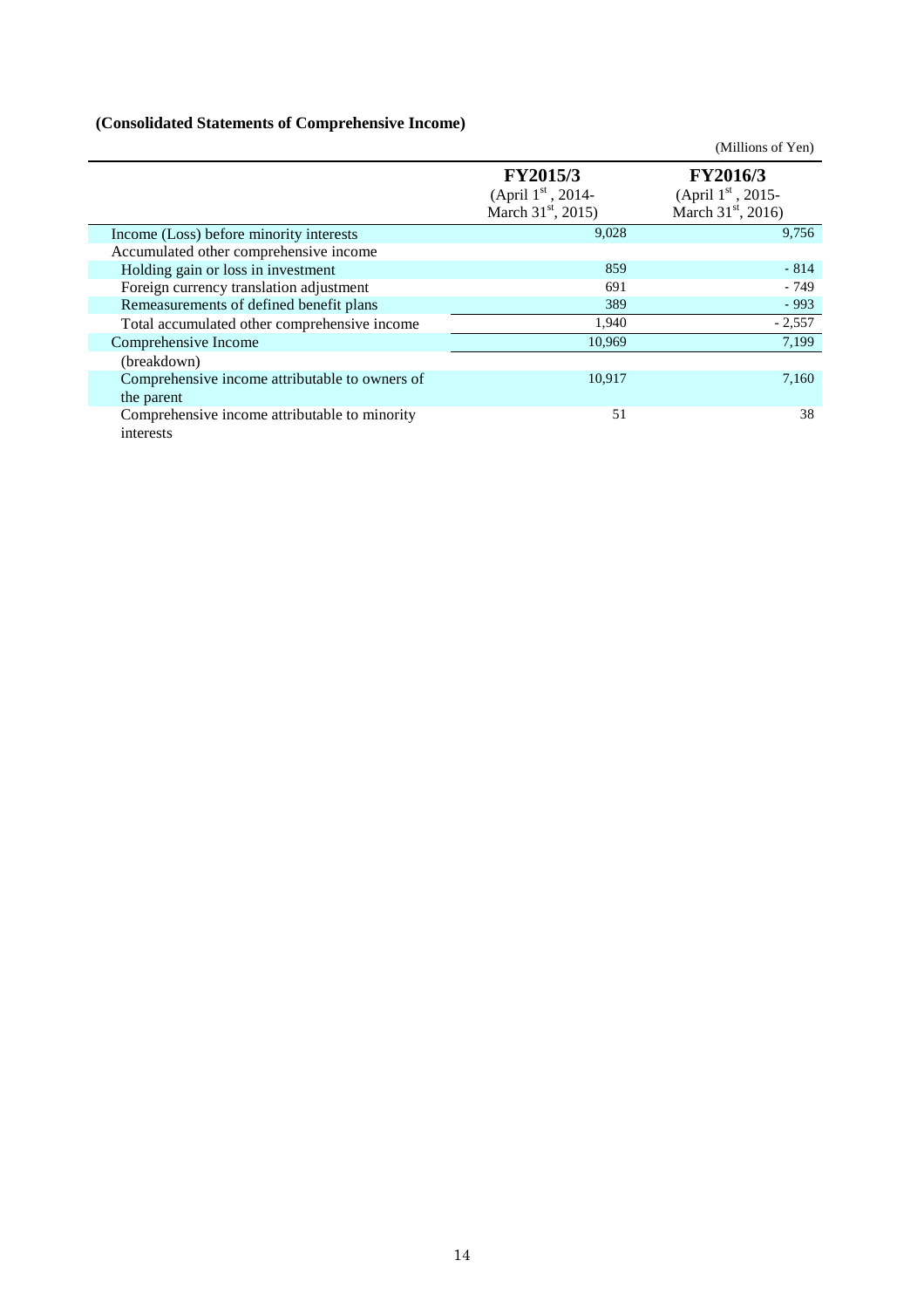# **(3) Consolidated Statements of Changes in Net Assets**

# **FY 2015/3 (April 1st, 2014 – March 31st, 2015)**

|                                                              |                      |                    |                      |                   | (1)                                  |  |  |
|--------------------------------------------------------------|----------------------|--------------------|----------------------|-------------------|--------------------------------------|--|--|
|                                                              | Shareholder's equity |                    |                      |                   |                                      |  |  |
|                                                              | Common<br>stock      | Capital<br>surplus | Retained<br>earnings | Treasury<br>stock | <b>Total Shareholder's</b><br>equity |  |  |
| Balance as of<br>previous fiscal year                        | 10,238               | 21,255             | 30,776               | $-111$            | 62,158                               |  |  |
| Changes during<br>the fiscal year                            |                      |                    |                      |                   |                                      |  |  |
| Issue of new shares                                          | 57                   | 57                 |                      |                   | 114                                  |  |  |
| Cash dividends paid                                          |                      |                    | $-1,443$             |                   | $-1,443$                             |  |  |
| Net Income (loss)<br>attributable to Owners of<br>the Parent |                      |                    | 8,993                |                   | 8,993                                |  |  |
| Purchases of<br>treasury stock                               |                      |                    |                      | $-2$              | $-2$                                 |  |  |
| Changes of items<br>other than shareholders'<br>equity(net)  |                      |                    |                      |                   |                                      |  |  |
| Total changes during<br>the fiscal year                      | 57                   | 57                 | 7,549                | $-2$              | 7,661                                |  |  |
| Balance as of<br>end of the fiscal year                      | 10,295               | 21,312             | 38,325               | $-113$            | 69,820                               |  |  |

|                                                              | Accumulated other comprehensive income      |                                                  |                                                   |                                                           |                                |                       |                     |
|--------------------------------------------------------------|---------------------------------------------|--------------------------------------------------|---------------------------------------------------|-----------------------------------------------------------|--------------------------------|-----------------------|---------------------|
|                                                              | Holding<br>gain or loss<br>in<br>investment | Foreign<br>currency<br>translation<br>adjustment | Remeasure<br>ments<br>of defined<br>benefit plans | Total<br>accumulated<br>other<br>comprehensi<br>ve income | Share<br>Subsription<br>Rights | Minitory<br>Interests | Total<br>Net Assets |
| Balance as of<br>previous fiscal year                        | 714                                         | 672                                              | 683                                               | 2,071                                                     | 320                            | 118                   | 64,668              |
| Changes during<br>the fiscal year                            |                                             |                                                  |                                                   |                                                           |                                |                       |                     |
| Issue of new shares                                          |                                             |                                                  |                                                   |                                                           |                                |                       | 114                 |
| Cash dividends paid                                          |                                             |                                                  |                                                   |                                                           |                                |                       | $-1,443$            |
| Net Income (loss)<br>attributable to Owners of<br>the Parent |                                             |                                                  |                                                   |                                                           |                                |                       | 8,993               |
| Purchases of<br>treasury stock                               |                                             |                                                  |                                                   |                                                           |                                |                       | $-2$                |
| Changes of items<br>other than Shareholders'<br>equity(net)  | 859                                         | 674                                              | 389                                               | 1,924                                                     | 64                             | 51                    | 2,041               |
| Total changes during<br>the fiscal year                      | 859                                         | 674                                              | 389                                               | 1,924                                                     | 64                             | 51                    | 9,702               |
| Balance as of<br>end of the fiscal year                      | 1,574                                       | 1,347                                            | 1,073                                             | 3,995                                                     | 385                            | 169                   | 74,371              |

(Millions of Yen)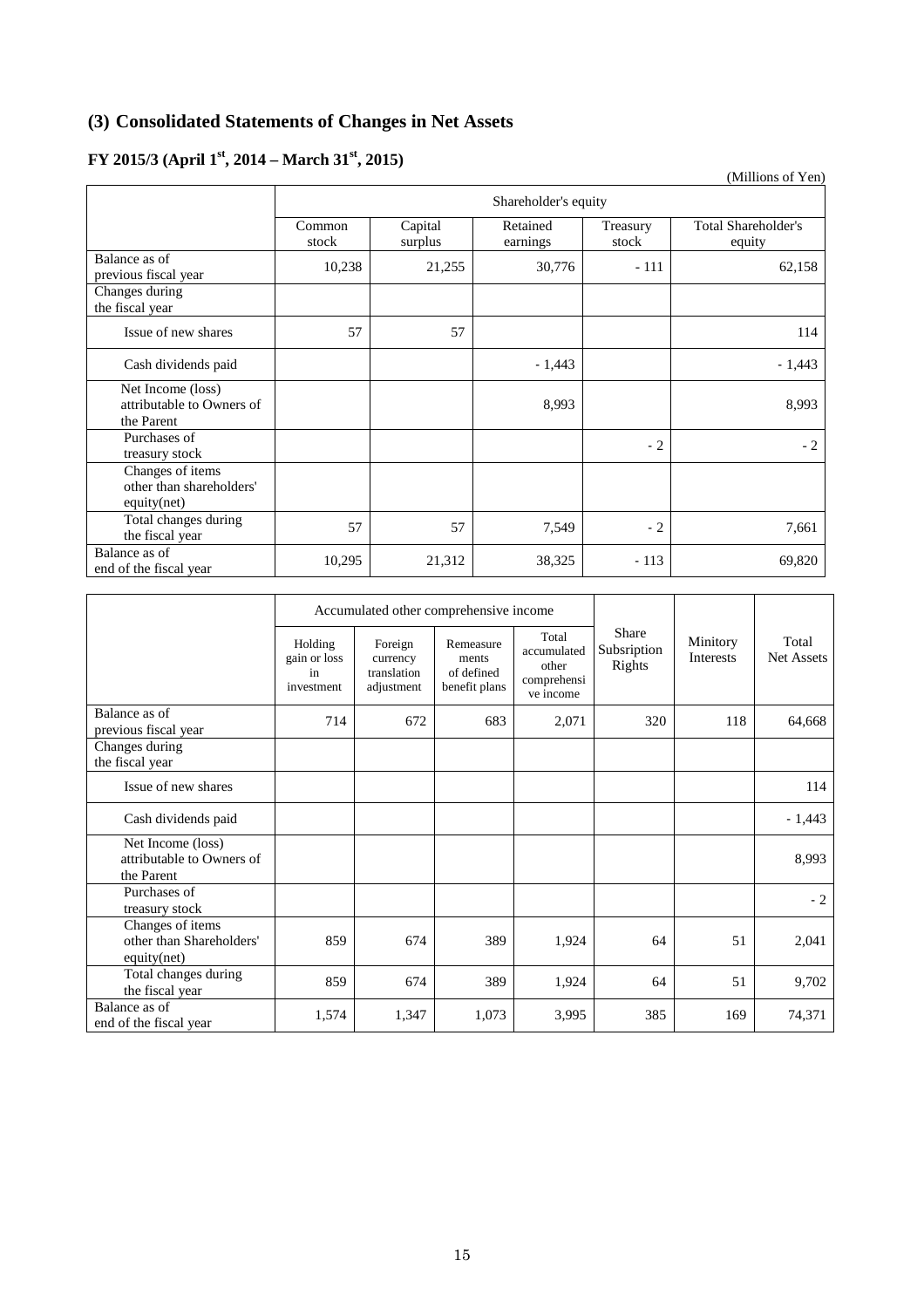# **FY 2016/3 (April 1st, 2015 – March 31st, 2016)**

(Millions of Yen)

|                                                              | Shareholder's equity |                    |                      |                   |                                      |  |  |
|--------------------------------------------------------------|----------------------|--------------------|----------------------|-------------------|--------------------------------------|--|--|
|                                                              | Common<br>stock      | Capital<br>surplus | Retained<br>earnings | Treasury<br>stock | <b>Total Shareholder's</b><br>equity |  |  |
| Balance as of<br>previous fiscal year                        | 10,295               | 21,312             | 38,325               | $-113$            | 69,820                               |  |  |
| Changes during<br>the fiscal year                            |                      |                    |                      |                   |                                      |  |  |
| Issue of new shares                                          | 79                   | 79                 |                      |                   | 158                                  |  |  |
| Cash dividends paid                                          |                      |                    | $-2,438$             |                   | $-2,438$                             |  |  |
| Net Income (loss)<br>attributable to Owners of<br>the Parent |                      |                    | 9,704                |                   | 9,704                                |  |  |
| Purchases of<br>treasury stock                               |                      |                    |                      | $-2$              | $-2$                                 |  |  |
| Change in scope<br>of consolidation                          |                      |                    | 40                   |                   | 40                                   |  |  |
| Changes of items<br>other than shareholders'<br>equity(net)  |                      |                    |                      |                   |                                      |  |  |
| Total changes during the fiscal<br>year                      | 79                   | 79                 | 7,305                | $-2$              | 7,462                                |  |  |
| Balance as of<br>end of the fiscal year                      | 10,374               | 21,392             | 45,630               | $-115$            | 77,282                               |  |  |

|                                                              | Accumulated other comprehensive income      |                                                  |                                                   |                                                           |                                |                              |                     |
|--------------------------------------------------------------|---------------------------------------------|--------------------------------------------------|---------------------------------------------------|-----------------------------------------------------------|--------------------------------|------------------------------|---------------------|
|                                                              | Holding<br>gain or loss<br>in<br>investment | Foreign<br>currency<br>translation<br>adjustment | Remeasure<br>ments<br>of defined<br>benefit plans | Total<br>accumulated<br>other<br>comprehensi<br>ve income | Share<br>Subsription<br>Rights | Minitory<br><b>Interests</b> | Total<br>Net Assets |
| Balance as of<br>previous fiscal year                        | 1,574                                       | 1,347                                            | 1,073                                             | 3,995                                                     | 385                            | 169                          | 74,371              |
| Changes during<br>the fiscal year                            |                                             |                                                  |                                                   |                                                           |                                |                              |                     |
| Issue of new shares                                          |                                             |                                                  |                                                   |                                                           |                                |                              | 158                 |
| Cash dividends paid                                          |                                             |                                                  |                                                   |                                                           |                                |                              | $-2,438$            |
| Net Income (loss)<br>attributable to Owners of<br>the Parent |                                             |                                                  |                                                   |                                                           |                                |                              | 9,704               |
| Purchases of<br>treasury stock                               |                                             |                                                  |                                                   |                                                           |                                |                              | $-2$                |
| Change in scope<br>of consolidation                          |                                             |                                                  |                                                   |                                                           |                                |                              | 40                  |
| Changes of items<br>other than Shareholders'<br>equity(net)  | $-814$                                      | $-696$                                           | $-993$                                            | $-2,504$                                                  | 51                             | 38                           | $-2,415$            |
| Total changes during the fiscal<br>year                      | $-814$                                      | $-696$                                           | $-993$                                            | $-2,504$                                                  | 51                             | 38                           | 5,046               |
| Balance as of<br>end of the fiscal year                      | 759                                         | 650                                              | 80                                                | 1,491                                                     | 436                            | 208                          | 79,418              |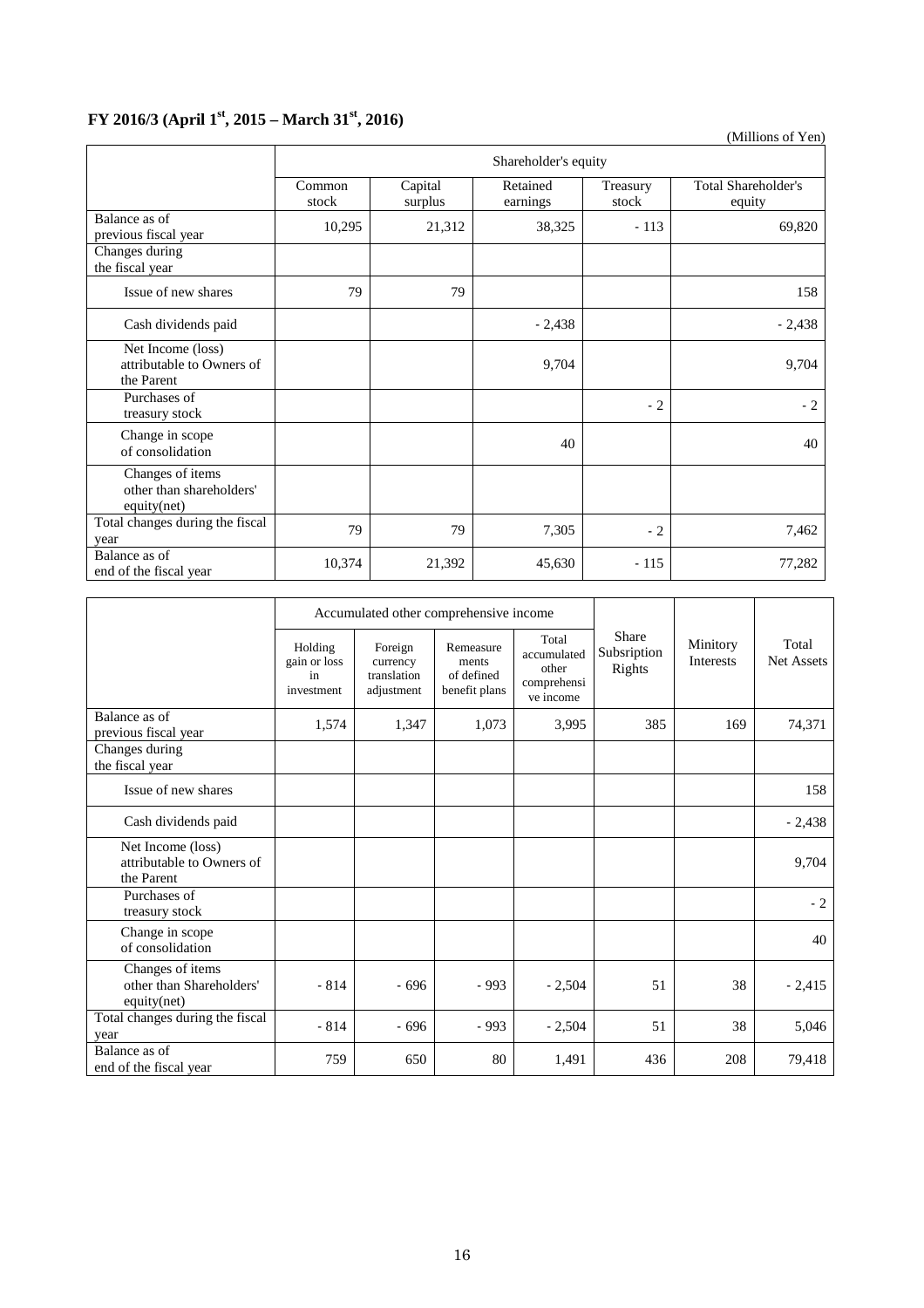# **(4) Consolidated Statements of Cash Flows**

(Millions of Yen)

|                                                                      | FY2015/3<br>(April 1st, 2014-<br>March 31 <sup>st</sup> , 2015) | FY2016/3<br>(April 1st, 2015 -<br>March $31^{st}$ 2016) |
|----------------------------------------------------------------------|-----------------------------------------------------------------|---------------------------------------------------------|
| Cash flows from operating activities:                                |                                                                 |                                                         |
| Income(loss) before income taxes and minority interests              | 12,796                                                          | 13,240                                                  |
| Depreciation and amortization                                        | 1,837                                                           | 2,012                                                   |
| Amotization of goodwill                                              | 427                                                             | 261                                                     |
| Stock related expense                                                | 102                                                             | 116                                                     |
| Change in allowance for employee retirement benefits<br>(-:decrease) | $-237$                                                          | - 244                                                   |
| Change in allowance for director retirement benefits<br>(-:decrease) | $-3$                                                            | 16                                                      |
| Change in allowance for doubtful accounts (-: decrease)              | 21                                                              | $-30$                                                   |
| Interest and dividend income                                         | $-91$                                                           | $-133$                                                  |
| Interest expense                                                     | 33                                                              | 31                                                      |
| Loss/income on sales of subsidiary's shares (-: income)              |                                                                 | $-6$                                                    |
| Change in trade notes and accounts receivable (-: increase)          | $-1,616$                                                        | $-3,214$                                                |
| Change in inventories (-: increase)                                  | $-2,763$                                                        | $-1,203$                                                |
| Change in trade notes and accounts payable(-: decrease)              | 2,349                                                           | 268                                                     |
| <b>Others</b>                                                        | $-30$                                                           | $-178$                                                  |
| Subtotal                                                             | 12,824                                                          | 10,935                                                  |
| Proceeds from interest and dividend income                           | 89                                                              | 126                                                     |
| Payment of interest                                                  | $-34$                                                           | $-32$                                                   |
| Payment/Refund of income taxes (-: payment)                          | $-2,059$                                                        | $-3,820$                                                |
| Net cash provided by (used in) operating activities                  | 10,820                                                          | 7,210                                                   |
| Cash flows from investing activities:                                |                                                                 |                                                         |
| Payment for time deposits                                            | $-98$                                                           | $-139$                                                  |
| Proceeds from time deposits                                          | 38                                                              | 141                                                     |
| Payment for purchase of tangible fixed assets                        | $-1,525$                                                        | $-3,162$                                                |
| Proceeds from sales of tangible fixed assets                         | 17                                                              | 6                                                       |
| Payment for purchase of intangible fixed assets                      | $-138$                                                          | $-92$                                                   |
| Payment for purchase of investment securities                        | $-3$                                                            | $-3$                                                    |
| Payment for purchase of shares of subsidiary company                 | $-458$                                                          | $-24$                                                   |
| Proceeds from sales of shares of subsidiary company                  |                                                                 | 173                                                     |
| Payment for purchase of investments in capital of subsidiaries       | $-43$                                                           | $-47$                                                   |
| Payment for loans receivable                                         | $-759$                                                          | $-727$                                                  |
| Proceeds from collection of loans receivable                         | 13                                                              | 53                                                      |
| Net cash provided by (used in) investing activities                  | $-2,958$                                                        | $-3,823$                                                |
| Cash flows from financing activities:                                |                                                                 |                                                         |
| Change in short-term loans payable (-: decrease)                     |                                                                 | $-100$                                                  |
| Repayment of long-term debt                                          | $-400$                                                          | $-400$                                                  |
| Repayment of lease liability                                         | $-3$                                                            | $-5$                                                    |
| Proceeds from exercise of stock options                              | 86                                                              | 94                                                      |
| Dividend payments                                                    | $-1,443$                                                        | $-2,438$                                                |
| Others                                                               | $-2$                                                            | $-2$                                                    |
| Net cash provided by (used in) financing activities                  | $-1,762$                                                        | $-2,851$                                                |
| Effect of exchange rate changes on cash and cash equivalents         | 265                                                             | $-273$                                                  |
| Net increase/decrease in cash and cash equivalents (-: decrease)     | 6,363                                                           | 261                                                     |
| Cash and cash equivalents at beginning of year                       | 20,411                                                          | 26,775                                                  |
| Net increase/decrease in cash and cash equivalents by change in      |                                                                 | 271                                                     |
| consolidated subsidiaries (-: decrease)                              |                                                                 |                                                         |
| Cash and cash equivalents at end of year                             | 26,775                                                          | 27,308                                                  |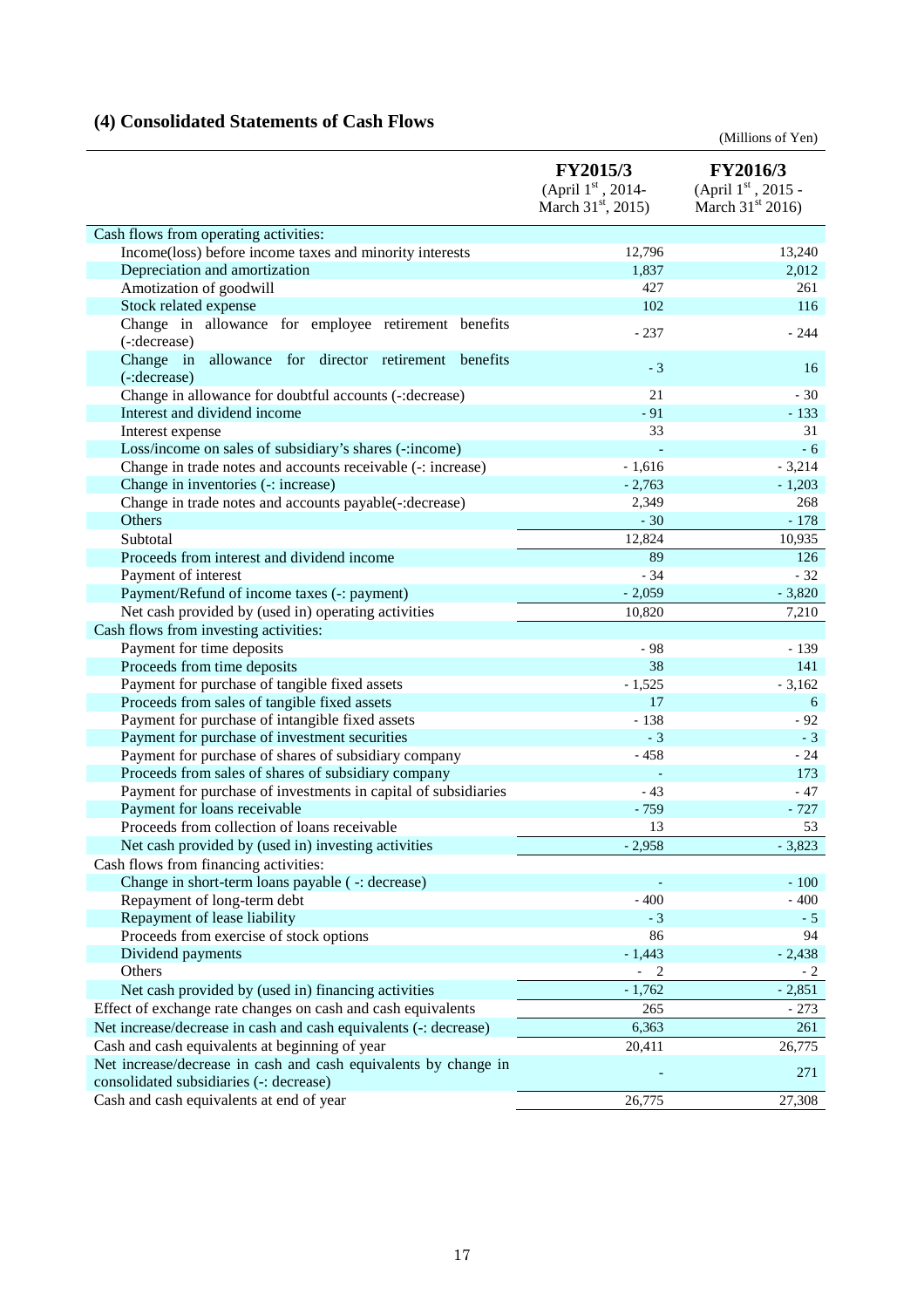#### **(5) Notes**

#### **(Note on Assumptions for Going Concern)**

Not applicable.

#### **(Changes in accounting principles, estimates and restatements) Change in accounting principles**

The Company applies "Revised Accounting Standard for Business Combinations" (ASBJ Statement No. 21, September 13<sup>th</sup>, 2013, hereinafter referred to as "Accounting Standard for Business Combinations"), "Revised Accounting Standard for Consolidated Financial Statements" (ASBJ Statement No. 22, September 13<sup>th</sup>, 2013, hereinafter referred to as "Consolidated Accounting Standard"), and "Revised Accounting Standard for Business Divestitures" (ASBJ Statement No.7, released on September 13<sup>th</sup>, 2013, hereinafter referred to as "Accounting Standard for Business Divestitures") and other related standards from 1<sup>st</sup> quarter of FY2016/3. As a result, any differences arising from changes in the Company's interests in its subsidiaries (if the Company maintains control of these subsidiaries) are to be accounted for as Capital surplus. In addition, acquisition costs are expensed in the Fiscal Year in which the costs are incurred. For any business combinations on or after the beginning of 1<sup>st</sup> quarter of FY2016/3, subsequent measurement of the provisional amount recognized based on the purchase price allocation attributable on completion of accounting for the business combination are reflected in the Quarterly Consolidated Financial Statements for the period to which the date of that business combination occurs. To apply these changes in the Consolidated Financial Statement, adjustments have been made to the Consolidated Financial Statements for the previous fiscal year.

In regards to the Statement of Cash flows for the Fiscal Year 2016/3, cash flows from the payment for shares of subsidiary companies which do not change the scope of consolidation is now accounted for under the item "Cash flows from financing activities", while cash flows related to the purchase and/or sales of shares of subsidiary companies which do effect changes in the scope of consolidation are now accounted for under the item "Cash flows from operating activities".

Aforementioned accounting standards are applied as of the beginning of the 1<sup>st</sup> quarter and thereafter, according to the transitional treatment provided for in Paragraph 58-2 (4) of the Accounting Standard for Business Combinations, Paragraph 44-5 (4) of the Consolidated Accounting Standard and Paragraph 57-4 (4) of the Accounting Standard for Business Divestitures.

As a result, there is no impact to Consolidated Financial Statement for the FY2016/3.

#### **(Segment Information)**

#### **(i). Overview of reportable segments**

The reportable segments of the Company and consolidated subsidiaries are the business segments for which separate financial information can be obtained and are at the level where the Company's board of directors conducts periodic reviews leading to the allocation of resources and evaluation of business performance.

The Company consists of internal companies known as the Semiconductor Company and the Metrology Company, and each company's products and services are managed under comprehensive strategies inside and outside of Japan.

Therefore, the Company defines "SPE" and "Metrology Equipment" as reportable segments based on the intercompany system and their outputs.

The "SPE" consists of manufacturing and sales of Assembly and Testing equipment to be applied to Semiconductor Manufacturing Processes and the "Metrology Equipment" consists of manufacturing and sales of precision measurement equipment such as 3D coordinate measuring machines, surface texture and contour measuring instruments.

#### **(ii). Method of calculation of sales, profit/loss, assets/liabilities and/or others in reportable segments**

The method of calculating segment results is mostly the same as applied to the consolidated financial statements. Therefore, segment profit is based on consolidated operating income. Corporate assets are not allotted to each segment.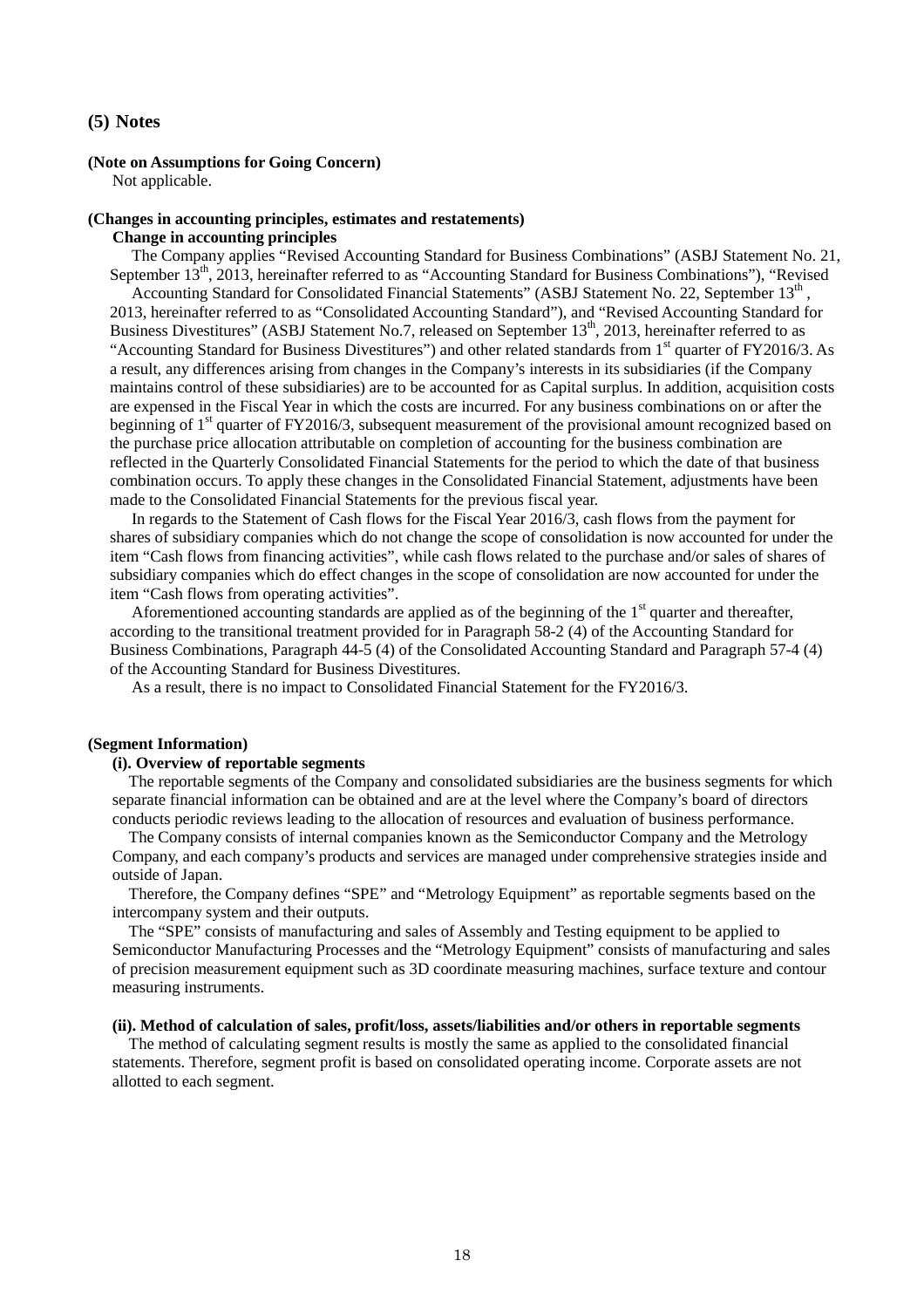## **(iii). Net sales, profit/loss assets/liabilities and/or others in reportable segments**

| FY2015/3 (April 1 <sup>st</sup> , 2014 – March 31 <sup>st</sup> , 2015) |                            |                        |        | (Millions of yen)        |               |
|-------------------------------------------------------------------------|----------------------------|------------------------|--------|--------------------------|---------------|
|                                                                         | <b>Reportable Segments</b> |                        |        |                          | Consolidated  |
|                                                                         | <b>SPE</b>                 | Metrology<br>Equipment | Total  | Adjustment<br>$*1$       | Total<br>$*2$ |
| <b>Sales</b>                                                            |                            |                        |        |                          |               |
| Sales to third party:                                                   | 40,179                     | 26,266                 | 66,445 |                          | 66,445        |
| Intersegment sales to transfer                                          | $\overline{\phantom{a}}$   |                        |        | $\overline{\phantom{0}}$ |               |
| Total                                                                   | 40,179                     | 26,266                 | 66,445 |                          | 66,445        |
| Segment Profit                                                          | 6,963                      | 5,160                  | 12,124 |                          | 12,124        |
| <b>Segment Assets</b>                                                   | 57,835                     | 40,028                 | 97,863 | 593                      | 98,457        |
| <b>Others</b>                                                           |                            |                        |        |                          |               |
| Depreciation and amortization                                           | 1,238                      | 599                    | 1,837  |                          | 1,837         |
| Amortization of goodwill                                                | 133                        | 294                    | 427    |                          | 427           |
| Increase in tangible / intangible Fixed<br>assets                       | 2,459                      | 789                    | 3,249  | $\overline{\phantom{0}}$ | 3,249         |

# **FY2016/3 (April 1<sup>st</sup>, 2015 – March 31<sup>st</sup>, 2016)** (Millions of yen)

|                                                   | <b>Reportable Segments</b>   |                        |         | Adjustment               | Consolidated  |
|---------------------------------------------------|------------------------------|------------------------|---------|--------------------------|---------------|
|                                                   | <b>SPE</b>                   | Metrology<br>Equipment | Total   | $*1$                     | Total<br>$*2$ |
| <b>Sales</b>                                      |                              |                        |         |                          |               |
| Sales to third party:                             | 41,773                       | 28,500                 | 70.274  |                          | 70,274        |
| Intersegment sales to transfer                    | $\qquad \qquad \blacksquare$ |                        |         |                          |               |
| Total                                             | 41,773                       | 28,500                 | 70.274  | $\overline{\phantom{a}}$ | 70,274        |
| Segment Profit                                    | 7,339                        | 5,883                  | 13,222  |                          | 13,222        |
| <b>Segment Assets</b>                             | 61,195                       | 40,162                 | 101,358 | 575                      | 101,933       |
| Others                                            |                              |                        |         |                          |               |
| Depreciation and amortization                     | 1,340                        | 671                    | 2,012   | $\overline{\phantom{a}}$ | 2,012         |
| Amortization of goodwill                          | 119                          | 141                    | 261     | $\overline{\phantom{0}}$ | 261           |
| Increase in tangible / intangible Fixed<br>assets | 2,940                        | 855                    | 3,795   |                          | 3,795         |

Notes \*1: Adjustment for corporate assets which are not allotted to the segments such as long-term investments (other investment securities).

\*2: Segment profit is same amount as operating income stated in the Consolidated Financial Statements.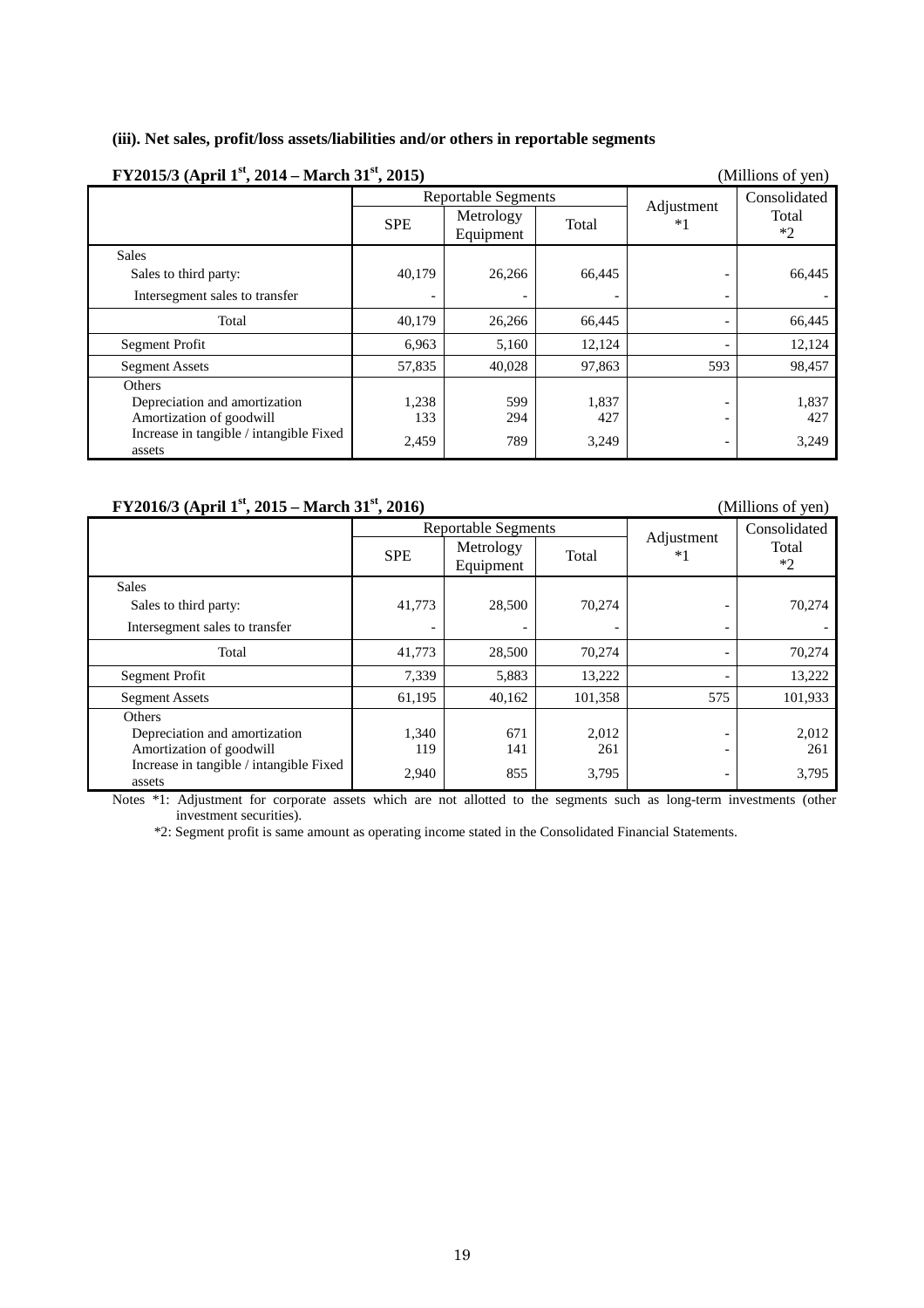#### **(Per Share Information)**

| <b>FY 2015</b><br>(April $1^{st}$ , 2014 - March 31 <sup>st</sup> , 2015) |          | <b>FY2016/3</b><br>(April $1^{st}$ , 2015 - March 31 <sup>st</sup> , 2016) |                                      |     |
|---------------------------------------------------------------------------|----------|----------------------------------------------------------------------------|--------------------------------------|-----|
| Net assets per share                                                      | 1,787.05 | yen                                                                        | 1,903.29<br>Net assets per share     | yen |
| Earnings per share                                                        | 217.97   | yen                                                                        | Earnings per share<br>234.58         | yen |
| Diluted earnings per share                                                | 216.93   | yen                                                                        | Diluted earnings per share<br>233.29 | yen |

#### Notes 1: Bases for calculation of net assets per share are as follows.

| <b>Item</b>                                                                                                                                  | <b>FY2015/3</b><br>(March $31^{\rm st}$ , 2015) | FY2016/3<br>(March $31^{\rm st}$ , 2016) |
|----------------------------------------------------------------------------------------------------------------------------------------------|-------------------------------------------------|------------------------------------------|
| Total net assets in consolidated balance sheet<br>(millions of yen)                                                                          | 74.371                                          | 79,418                                   |
| Amounts to be deducted from total net assets<br>(millions of yen)                                                                            | 555                                             | 645                                      |
| (Share subscription rights (millions of yen))                                                                                                | (385)                                           | (436)                                    |
| (Minority Interests(millions of yen))                                                                                                        | (169)                                           | (208)                                    |
| Net assets related to common stock as at the end<br>of Fiscal Year (millions of yen)                                                         | 73,816                                          | 78,773                                   |
| Number of outstanding shares that are bases for<br>calculation of net assets per share as at the end of<br>Fiscal Year (thousands of shares) | 41,306                                          | 41,387                                   |

Notes 2: Bases for calculation of earnings per share and diluted earnings per share are as follows.

| <b>Item</b>                                                                                                  | <b>FY2015/3</b><br>(April $1^{\rm st}$ , 2014 -<br>March $31^{\text{st}}$ , 2015)                           | <b>FY2016/3</b><br>(April $1^{\rm st}$ , 2015 -<br>March $31^{\rm st}$ , 2016) |
|--------------------------------------------------------------------------------------------------------------|-------------------------------------------------------------------------------------------------------------|--------------------------------------------------------------------------------|
| Earnings per Share                                                                                           |                                                                                                             |                                                                                |
| Net income (loss) attributable to owners of the<br>parent (millions of yen)                                  | 8.993                                                                                                       | 9,704                                                                          |
| Amount not attributed to common shareholders<br>(millions of yen)                                            | $\overline{\phantom{0}}$                                                                                    |                                                                                |
| Net income (loss) attributable to owners of the<br>parent related to common stock (millions of<br>ven)       | 8,993                                                                                                       | 9,704                                                                          |
| Average number of shares of common stock<br>during the fiscal year<br>(thousands of shares)                  | 41,258                                                                                                      | 41,368                                                                         |
|                                                                                                              |                                                                                                             |                                                                                |
| Diluted earnings per share                                                                                   |                                                                                                             |                                                                                |
| Details of adjusted net income<br>(millions of yen)                                                          | $\overline{\phantom{0}}$                                                                                    |                                                                                |
| Increase in common stock<br>share subscription rights<br>(thousands of shares)                               | 197                                                                                                         | 227                                                                            |
| Shares excluded from the calculation of diluted<br>earnings per share due to the lack of dilutive<br>effects | Share Subscription rights<br>(Stock Option Type)(units)<br>The $10th$<br>685<br>The 11 <sup>th</sup><br>713 | Share Subscription rights<br>(Stock Option Type)(units)<br>The $12th$<br>74    |

#### **(Significant subsequent events)**

Not applicable.